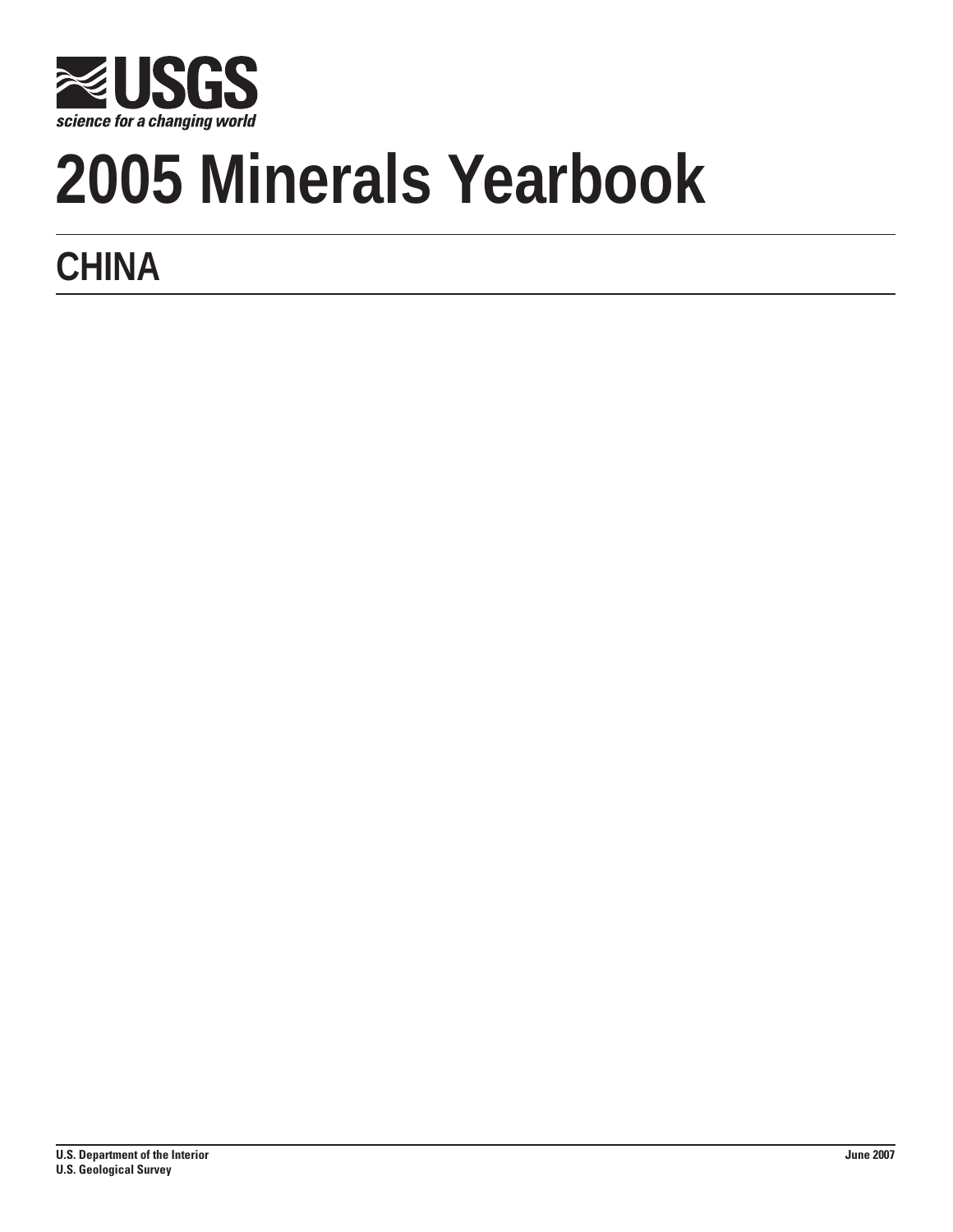### **The Mineral Industry of China**

#### By Pui-Kwan Tse

During the past two decades, China had achieved remarkable economic growth. The gross domestic product (GDP) increased by 9.9% to \$2.26 trillion, and the per capita GDP rose to \$1,728 in 2005. The 2005 economic growth rate was 0.2% lower than that of the revised 2004 economic growth rate. Most of the upward adjustment of the GDP to 10.1% for 2004 was the result of the omission of millions of mostly private service companies. The 2004 economic census indicated that these services were more important to the country's economy than previously thought. During the past 5 years, China's economy grew by more than 9% per year. The strong economic growth was aided by increased domestic investment and export-oriented industrial production. By the end of 2005, China's foreign exchange reserves reached \$818.9 billion. The output of the industrial sector increased by 11.4% compared with the previous year. Fixed asset investment grew by 25.7% to \$1.09 trillion. Of the total investment, state-owned and state-holding enterprises accounted for 45.5%, or \$496 billion. Investments in the coal and the oil sectors increased by 65.6% and 29.7%, respectively. Despite strong economic expansion, consumer inflation increased by only 1.8% in 2005. Food prices rose only slightly, and productivity improvements helped to offset the rising costs of production of materials and labor. In 2005, average global oil prices increased by 40%. Owing to Government price controls, however, the prices of petroleum products in China increased by only between 10% and 15%. Oil refiners in China posted heavy losses, and the Government paid China Petrochemical Corp. (Sinopec) \$1.2 billion in compensation (State Statistics Bureau, 2006).

#### **Government Policies and Programs**

The Millennium Development Goals for China was established to develop a "Xiaokang" (the all-around moderately prosperous society) with emphasis on a "Harmonious Socialist Society." The Government's outline of the Eleventh 5-Year Plan (2006-2010) describes plans for more-balanced growth in urban and rural areas and more-equitable income distribution. It introduces two basic policies for saving natural resources and protecting the environment. In the plan, the Government expects the per capita GDP to be double that of 2000 by 2010. The plan also focuses on improving agricultural productivity, infrastructure, and service delivery. Other important objectives noted in the plan include reducing production and transportation costs; upgrading technological processes; improving energy development; and adjusting the raw material supply infrastructure in China. The plan also describes the Government's plans to merge and/or take over small coal mines to form big mining companies during the next several years to improve production efficiency and safety. It stresses the importance of upgrading the iron and steel sector through mergers, improving the quality of steel products, and controlling the production capacities of 13 commodities, including

aluminum, cement, copper, iron and steel, lead, and zinc (Zhonghua Reminn Gongheguo Guowuyuan Gongbao, 2006).

In 2005, the National Development and Reform Commission (NDRC) urged the consolidation of the aluminum, automotive, cement, and iron and steel sectors where capacity growth appeared excessive and encouraged companies to explore for and develop facilities to produce copper, lead, manganese, and zinc in China and overseas. The Government continued to control strictly the development of antimony, rare earths, tin, and tungsten, and foreign investors were not allowed to participate in the exploration and exploitation of these commodities (China Nonferrous Metals News, 2005b; Zhonghua Reminn Gongheguo Guowuyuan Gongbao, 2006).

Even though the Government took steps to "cool down" the strong growth sectors that the Government considered to be "overheated," such as aluminum, automobiles, cement, real estate, and steel, China's economy continued to expand at a rapid pace. Fixed asset investments in large public works projects, factory construction, and commercial real estate development, especially in the urban areas, increased by more than 20%. The Government was concerned that the new waves of investment in the production capacities of the automobile, cement, and steel sectors could diminish prices. During the past decade, the Government had tried gradually to restrain its economy without jeopardizing the creation of jobs for millions of farmers and the younger generation. During the past 2 years, the rising prices of such commodities as coal and iron ore in the world markets led to financial losses for many domestic ferrous and nonferrous metal producers. In response, the Government ordered banks and local governments once again to tighten financing for construction projects. To cool real estate speculation, the People's Bank of China (Central Bank) raised the minimum required downpayment for the purchase of an apartment, increased the interest rate to 5.85%, and introduced a new capital gains tax on properties sold within 5 years of purchase. These measures were designed to contain the desire of local governments to invest in more infrastructure and to prevent banks from over-lending and thereby avoid medium- and longterm bad debts (Citigroup Global Market Inc., 2006; Goodman, 2006b).

During the past two decades, China's economic growth has been led by investment and export growth. The next engine for China's economic growth was expected to be domestic consumption growth. The high saving rate of China's households was associated with a weak social security system and absence of investment opportunities. The relatively low consumption ratio was one of the factors in the country's widening trade surplus and increasing foreign exchange reserves. The Eleventh 5-Year Plan proposes to rebalance consumption and investment, and domestic and external demand. The Central Bank revealed that a futures trading act would be introduced to protect investors in the commodity futures and financial derivatives markets. During the past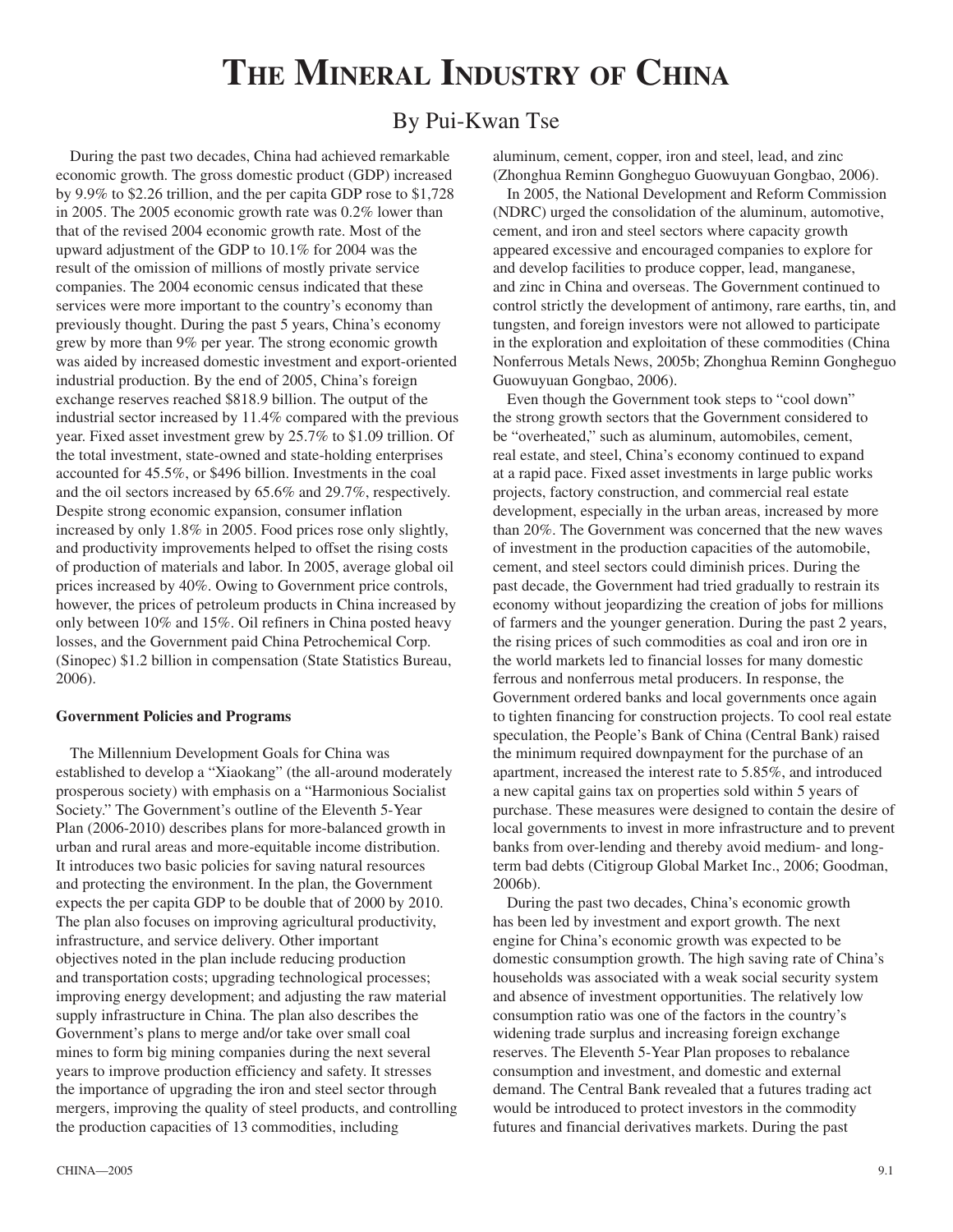several years, the Government has spent more than \$600 billion to cover nonperforming loans created by domestic financial institutions. Private economists estimated that as much as \$500 billion in nonperforming loans remained in the current accounts of China's banks. The Government planned to establish a mechanism to close loss-making institutions and halt buyouts by the Government, but regulations covering the obligations and rights of shareholders were vague. Because the liquidation procedure for banks was difficult to implement, the Central Bank also submitted a proposal to the State Council to establish a deposit insurance system in China (Asian Development Bank, 2006, p. 118; China Nonferrous Metals News, 2006; Goodman, 2006a).

China's mineral resources law was enacted in 1986 and amended in 1996. The Government believed that the law needed to be amended again to attract foreign investment in mineral development and production in China. The proposed changes may redefine mineral rights. In the 1986 and 1996 versions, all minerals above and under the surface belonged to and were controlled by the State. In 2000, the State Council issued a decree to allow foreign investors to establish wholly-owned mining companies to prospect for and exploit minerals in China; owing to the lack of clarity in regulations and legal definitions, however, exploration companies were reluctant to invest large amounts in China. Under the current law as amended in 1996, prospectors have mining rights, but the law does not explain clearly how such rights can be guaranteed. In 2003, the Ministry of Land and Resources (MLR) established a mineralresources law consultation committee to seek recommendations from domestic and overseas mining law experts. In 2005, a multinational mining consortium that included BHP Billiton plc and Rio Tinto Group began working with the Chinese Government to revise the country's mineral resources law for foreign investors (Interfax Information Services, 2006f).

The Government established an energy law leadership group composed of representatives from 15 Government agencies to draft a new energy law. The proposed new law would close legislative gaps among existing regulations and laws, such as the Coal Law, the Electric Power Law, the Energy Conservation Law, and the Renewable Energy Law and would stress energy efficiency and environmental protection. It also would strengthen implementation of the country's energy strategy and energy security. The group planned to finish drafting the new law within the next 2 years (Interfax Information Services, 2006b).

The MLR planned to build as many as 10 strategic mineral reserves, including reserves of aluminum, copper, manganese, uranium, and other minerals that the country urgently needed. The Government began to build four crude oil strategic reserve sites; the first one was expected to be completed in 2006. The Government did not review the reserve levels and who might manage them. The State Reserve Bureau handled the country's commodity stockpile and lost millions of dollars on copper trading in the global markets in 2005. The initial review indicated that the Government would hold 200 million metric tons (Mt) of bauxite and copper metal each, 100 billion metric tons (Gt) of coal, and 5 Gt of crude oil (Washington Post, The, 2006).

#### **Production**

Since the country's opening to the world in 1978, China's rapid economic growth has resulted in strong demand for a wide variety of mineral commodities. During the same period, China's mineral production increased sharply. China's increased mineral production and demand affected the worldwide availability of minerals and metals, the market prices, and trade. The rapid increases in production capacities within China have outstripped China's domestic demand for such commodities as aluminum and iron and steel. To sustain development of such commodities as chromium, cobalt, copper, iron, lead, nickel and zinc, in which China was deficient, the Government urged Chinese companies to invest through joint ventures in such areas as Africa, Latin America, the Pacific region, and Southeast Asia, which are rich in mineral resources.

Despite the Government's macroeconomic policy to control overheated commodities, the output of aluminum metal continued to increase rapidly. Since 2003, the Government has not approved any new projects, and 43 smelters were shut down during the past 2 years. The country's installed aluminum output capacity increased to about 10.7 Mt at yearend 2005 from about 9.4 Mt at yearend 2004 because many new or expansion projects were approved by the Government before 2003. In September 2005, the State Council issued a development policy in principle for the aluminum sector and assigned NDRC to work with relevant agencies to prepare a sustainable aluminum development plan. According to the NDRC report, the utilization rate of China's aluminum smelters was between 75% and 78% in 2005. In 2005, 11 aluminum projects were under construction with a total designed output capacity of 1.12 Mt. An additional 10 aluminum projects were in feasibility study stage with a total designed output capacity of 1.40 Mt (China Nonferrous Metals News, 2005c; State Council, 2005; National Development and Reform Commission, 2006a).

With the rapid increase of aluminum production, the ability of producers of domestic bauxite and alumina to meet demand will be much more difficult. The Government set as a priority the development of alumina refineries and fabricating products for the aerospace, construction, packaging, power, and transportation sectors. During the past several years, companies submitted 11 alumina expansion and greenfield plans to the Government for approval with a total output capacity of 12.15 Mt and a total investment of \$6.8 billion. About one-half of the submitted output capacity was under construction by such companies as Chongqing Bosai Minerals Group Co. Ltd., Guixi Huayin Aluminum Co. Ltd., Henan Zhongmei Aluminum Co. Ltd., Luneng Jinbei Aluminum Co. Ltd., Shandong Nanshan Group, and Shanxi Wusheng Aluminum Co. Ltd. China's total alumina output capacity was expected to increase to 14 Mt in 2010 from 10.7 Mt in 2005. Domestic analysts believed that the alumina output capacity could be higher than the Government's report in 2010 (China Nonferrous Metals News, 2005c; National Development and Reform Commission, 2006a).

China was the leading antimony producer in the world and accounted for more than 70% of the world total. Antimony resources in the Provinces of Gansu, Guangxi, Guizhou, Hunan, Jiangxi, and Yunnan accounted for more than 80% of China's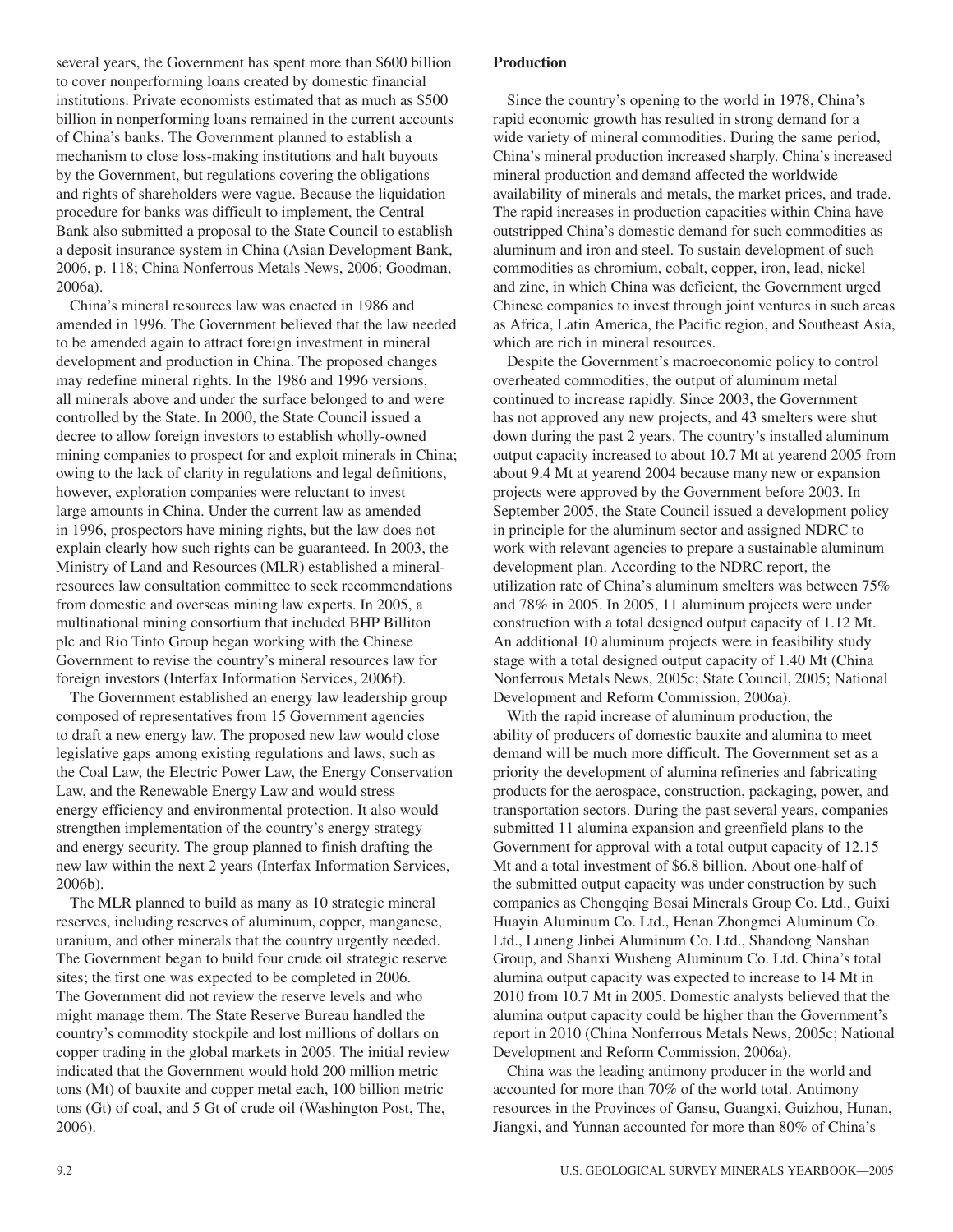total. Before 2001, Guangxi Zhuang Autonomous Region was the country's leading antimony producing province. Owing to excess extraction during the past decade, antimony resources in Guangxi Zhuang Autonomous Region declined sharply, and Hunan Province became the leading antimony producing province. The quantity of antimony output and export from China affected the price of antimony in world markets. During the past 3 years, the output of China's antimony metal was more than 100,000 metric tons per year  $(t/\gamma)$ ; according to statistical data, however, the output of antimony mines was much lower than antimony metal output. China imported 21,924 metric tons (t) of antimony concentrates in 2005 compared with 17,984 t in 2004. Antimony concentrates were imported mainly from, in descending order, Russia, Kazakhstan, Tajikistan, Burma, and Bolivia. Even if imports of antimony concentrates are included, the total supply of antimony concentrates was still less than the quantity that was required to produce the estimated antimony metal output. Thus, although some antimony metal may be produced from scrap, some illegal antimony mining activity probably still takes place in China. Antimony concentrates output from the Provinces of Hunan and Guangxi accounted for 54% and 34%, respectively, of the country's total. Hunan Province was the leading antimony metal producing province followed by Guangxi Zhuang Autonomous Region and Yunnan Province; they accounted for 59%, 20% and 10%, respectively, of the country's total (China Metal Bulletin, 2006c).

Owing to domestic smelter and refinery expansions, China's copper output increased sharply during the past several years. China's leading copper producers planned to continue their output capacity expansions in the next several years. At yearend 2004, China's copper smelting capacity was 1.63 Mt, and its refining capacity was 2.20 Mt. According to the NDRC survey, 18 copper smelting projects were under construction or in planning stages for a total design output capacity of 2.06 Mt in 2005. The country's refined copper output was expected to reach 3.70 Mt in 2007. During the past several years, copper consumption in China increased by an average of more than 10% per year. The increase in copper consumption was caused by increased demand from the construction, electrical appliance, and power sectors. The power sector accounted for about 50% of the total copper consumption, and the demand was expected to continue to increase in the next several years because of the expansion of electricity supply throughout the country. In 2005, China's refined copper consumption was estimated to be 3.80 Mt and was expected to increase to more than 4.50 Mt in 2010 (China Metal Bulletin, 2006d).

The Asia and the Pacific region produced and consumed more than 50% of the world's total crude steel production in 2005, and China was the major driver. In 2005, the world's crude steel production increased by 5.9% compared with that of 2004. Excluding China, the world crude steel output decreased by 0.1%. During each of the past 3 years, China's crude steel output increased by more than 10%. The continuous expansion in the iron and steel sector was generated mainly by strong domestic demand. The demand for steel products from such sectors as automobile, infrastructure, real estate, and shipbuilding has increased rapidly during the past several years. Steel producers were not only expanding the iron and steel output from their old

 $CHINA - 2005$  9.

facilities, but also building new plants in other locations; Anshan Iron and Steel (Group) Co. (Angang) and Shoudu Iron and Steel (Group) Co. (Shougang), for example, relocated their plants to coastal areas to gain easy access to iron ore imports. NDRC stated that China had a crude steel output capacity of 470 Mt in 2005, that 70 Mt of new capacity was being built, and that 80 Mt was planned. According to the iron and steel restructuring plan approved by the State Council, steel companies will retire all blast furnaces smaller than 300 cubic meters and converters less than 20 t. Blast furnaces that do not meet environmental and power consumption standards were to be banned. Companies were not allowed to import obsolete used steel equipment. During the Eleventh 5-Year Plan period, China will retire a total of 100 million metric tons per year (Mt/yr) of pig iron and 55 Mt/yr of crude steel output capacities (China Economic News, 2005b; Mining Journal, 2006).

China was the world's leading producer of lead and zinc, and its production of both lead and zinc metal continued to increase in 2005. The shortage of concentrates in China forced lead and zinc metal producers to increase their reliance on imported raw materials and was expected to continue in the future. China's lead concentrate imports increased to 1,030,160 t in 2005 from 830,560 t in 2004. In 2005, China's apparent consumption increased to about 1.90 Mt of refined lead, of which consumption by the battery sector accounted for about 78%. Lead battery demand was expected to continue in the future because the Beijing City government removed the restriction on the use of electric bicycles in the city in January 2006 and because of the increase in automotive production in China. Because production exceeded consumption, China was a net refined lead exporting country. In 2005, the country exported 455,041 t of refined lead mainly to the Republic of Korea and Taiwan. According to the State Council guidelines, the Government would not approve any lead smelting project with a designed output capacity of less than 50,000 t/yr and any secondary refined lead project of less than 10,000 t/yr. Owing to the increase in domestic consumption, the export volume of refined lead from China was expected to decline in the future (National Development and Reform Commission, 2005b; Lead, Zinc, and Tin Monthly, 2006b).

Owing to the shortage of concentrates and power supply, environmental issues, and transportation problems, the production rate for zinc metal increased only slightly in 2005 compared with larger increases during the previous several years. Even though prices of zinc metal increased in the domestic and international markets, zinc smelters in Guangxi Zhuangzu Autonomous Region reduced their output because of the low treatment charge/refining charge (TC/RC) on imported concentrates and a shortage of electricity in the area. Other provinces, such as Henan, Shanxi, and Yunnan, increased their output because of smelter expansion and a reliable supply of domestic concentrates. About 380,000 t/yr of additional zinc metal output capacity was put into operation, which gave China a zinc metal output capacity of more than 3 Mt at yearend 2005. Domestic analysts expected that an additional 160,000 t/yr of zinc smelting capacity would be put into operation in 2006. In 2005, owing to low TC/RC, imports of zinc concentrates decreased by 7.8% to 567,752 t; companies turned to imported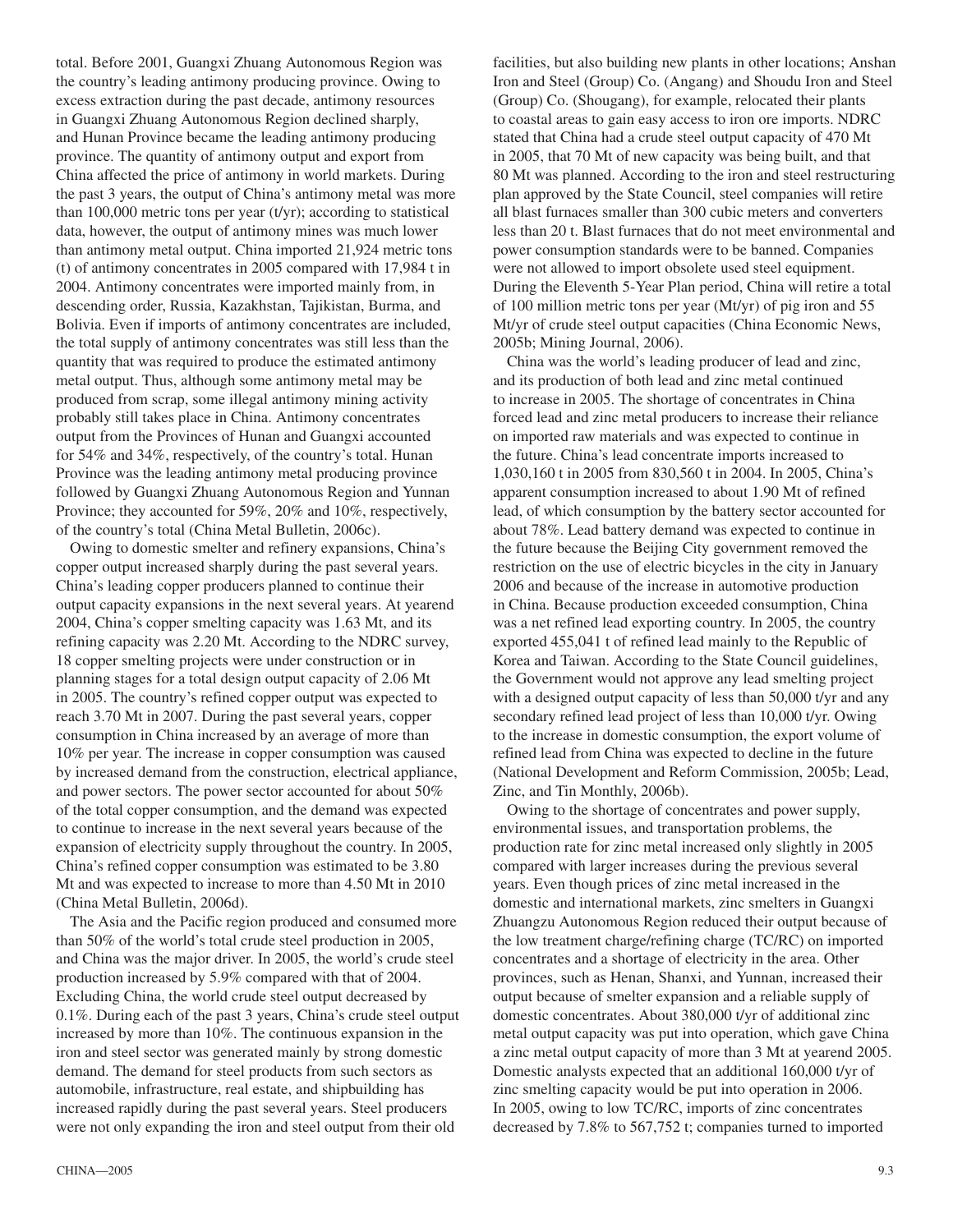zinc metal and, as a result, imports of refined zinc increased by 63.8% to 392,221 t. Besides increasing domestic demand, the price difference between the domestic and international markets was another reason for increased imports. Also, the Government reduced the export value-added-tax (VAT) rebate to 8% in 2005 from 11% in 2004 and 15% in 2003. Imports of zinc concentrates were mainly from Australia, India, and Iran. China consumed about 3.0 Mt of zinc in 2005, and the demand for zinc was expected to increase in 2006 because of the construction of power-generating facilities and the expansion of galvanized steel production (Lead, Zinc, and Tin Monthly, 2006c).

#### **Trade**

According to the customs statistics, total trade was valued at \$1.42 trillion in 2005; this was an increase of 23.2% compared with that of 2004. Exports posted an increase of 28.4% to \$762.0 billion, and imports went up by 28.4% to \$660.1 billion. The United States remained the leading destination for China's exports followed by the European Union (EU), Hong Kong, and Japan. Japan was China's leading source of imports followed by the Republic of Korea and the EU. Owing to rising incomes, the spur in demand for foreign goods—especially in the technology sector—and the depreciation of its currency against the United States dollar, China's trade surplus gap was expected to be narrower in the coming years. Imports of raw materials, such as alumina, chromium ore, copper concentrates, iron ore, manganese ore, potassium fertilizer, and oil, increased sharply. Owing to increased domestic demand and transportation bottlenecks, imports of coke, coal, and steel products increased. In 2005, the total trade of minerals and metals increased to more than \$300 billion (General Administration of Customs of the People's Republic of China, 2005, p. 2-63).

The Ministry of Commerce (MOC) issued circular No. 50, which included a list of commodities that were banned for processing trade. Mineral commodities that were on the Government's monitor list were ammonium paratungstate; bauxite and refractory clay; coal; coke; concentrates of antimony, tin, tungsten, and zinc; fluorspar; oxides of antimony, magnesium, and tungsten; platinum; rare earths; silicon carbide; silver; talc; and unwrought and alloys of antimony, tin, and zinc. Beginning on January 1, 2006, copper concentrate and scrap tolling trade were to be subject to a 13% and 17% VAT, respectively. All antimony products would be required to be registered and exported through the Ports of Beihai in Guangxi Zhuangzu Autonomous Region, Huangpo in Guangdong Province, and Tianjin City. The Port of Dalian in Liaoning Province was designated as the port to issue export licenses for magnesia, which could be exported through the Ports of Changchun in Jilin Province, Dalian, Manshouli in Heilongjiang Province, and Qingdao in Shandong Province. The Government adjusted the 2006 export quota for coal to 80 Mt; coke, 14 Mt; oil products, 9 Mt; magnesia, 1.36 Mt; crude oil, 1 Mt; fluorspar, 710,000 t; talc, 635,000 t; zinc and zinc products (metal content), 520,000 t; silicon carbide, 223,000 t; antimony and antimony products (metal content), 63,700 t; tin and tin products (metal content), 53,000 t; rare earths (rare-earth oxide equivalent), 45,000 t; tungsten and tungsten products

(metal content), 15,800 t; and silver, 4,000 t. MOC also issued guidelines for enterprises that had the right to supply and export antimony, coke, rare earths, silver, and tungsten. The import quota for ammonium phosphoric acid was set at 6.90 Mt; complex fertilizer, 3.45 Mt, and urea, 3.30 Mt. Within the quota quantity, the import tariff rate would be 4%; otherwise, the import tariff rate would be 50%. Of the total imported volume, 4.49 Mt of ammonium phosphoric acid, 2.24 Mt of complex fertilizer, and 2.97 Mt of urea were assigned to state-owned enterprises (Ministry of Commerce, 2005a-f).

With the approval of the State Council, the Ministry of Finance revoked the VAT export rebate on aluminum and aluminum alloys, ferroalloys, nickel, phosphorus, and silicon carbide and imposed a 5% export tax on aluminum metal and refined copper and a 2% export tax on refined nickel beginning on January 1, 2005. The tariff rate for aluminum scrap and waste, and copper anode, scrap, and waste was levied at 10%. Beginning on April 1, 2006, the export tax on copper and copper alloy was to be increased to 10% from 5%, and on copper fabricated products, to 10% from 0%. Starting on May 1, 2005, the VAT export rebate on products of antimony, coal, tin, tungsten, and zinc was reduced to 8%. In the future, the VAT export rebate on fluorspar, magnesia, molybdenum concentrates, rare-earth products, silicon metal, and talc would be reduced to zero. The VAT export rebate on magnesium would be decreased to 5% from 13% and that on products of antimony, coal, tin, tungsten, and zinc would be reduced further to 5% beginning on January 1, 2006. The export tax rate on yellow phosphorus would be increased to 20% from 10%, and ferrosilicon, to 5% from 0% (Ministry of Finance, 2005; China Nonferrous Metals Monthly, 2006d).

#### **Commodity Review**

#### *Metals*

**Aluminum.**—During the past decade, owing to an increase in consumption and a high metal price, China's aluminum producers expanded their aluminum output at a rapid pace. The ability of domestic aluminum refineries to meet the domestic demand for alumina by aluminum smelters became more difficult in recent years and affected domestic and international market prices of alumina. China's sole metallurgical-grade alumina producer, Aluminum Corporation of China (Chinalco), increased the alumina price to 5,200 yuan per metric ton (\$650 per metric ton) in December from 4,300 yuan per metric ton (\$537 per metric ton) in January. Owing to increased prices for alumina and fuel, many aluminum producers faced financial loss. At the end of November 2005, 43 aluminum smelters were closed, and 23 domestic aluminum producers announced a reduction of aluminum output by 10% for December 2005. Prices of alumina and aluminum were expected to affect the implementation of the production reduction plan for these smelters. In 2005, China imported about 7.0 Mt of alumina mainly from Australia and India. In 2006, China's alumina imports were expected to be about the same or less than that of 2005 because several aluminum refineries were expected to be put into operation and because the Government was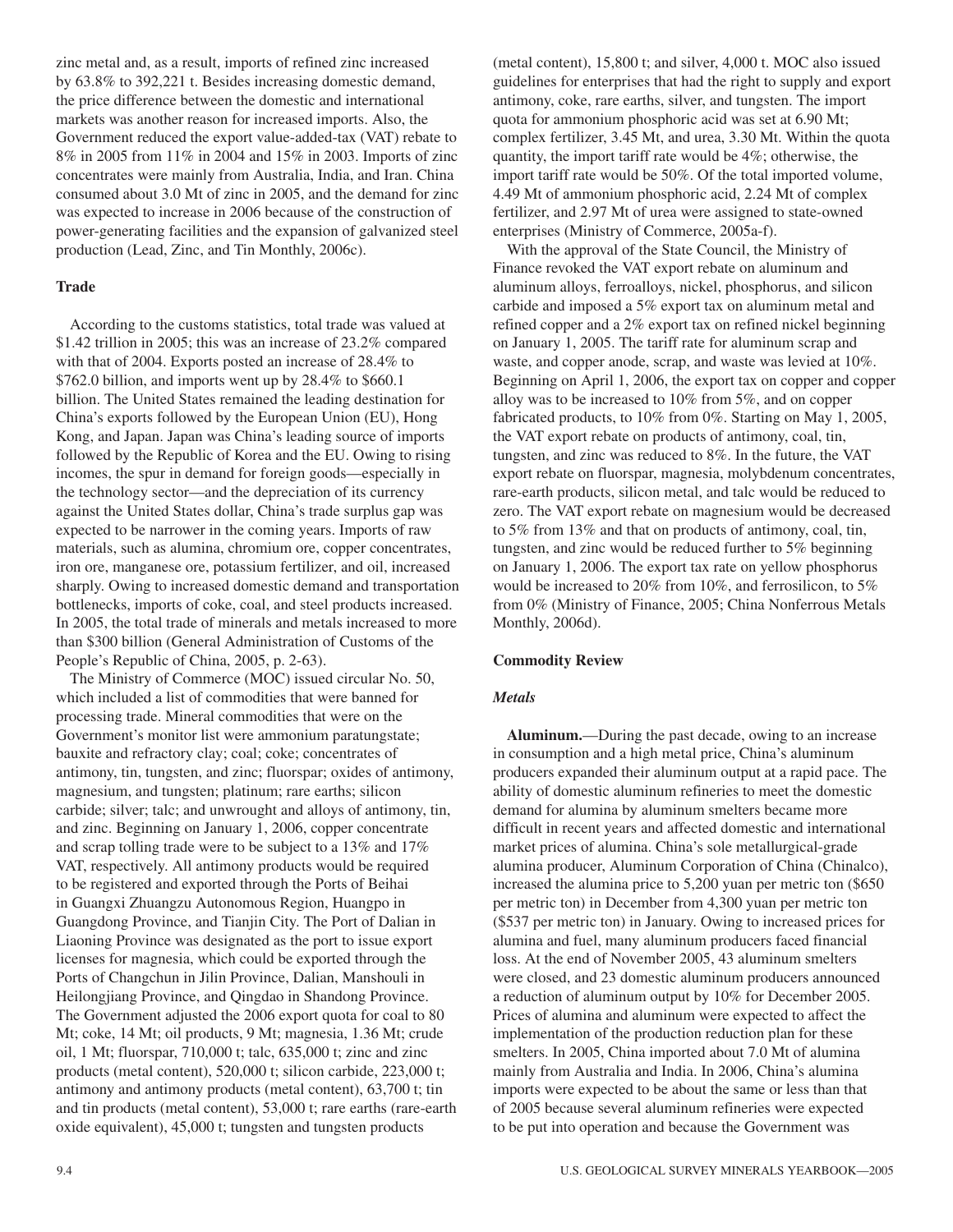continuing its effort to control the expansion of output capacity at domestic aluminum smelters. China's alumina demand was predicted to reach 18.5 Mt and domestic alumina supply, about 12 Mt, in 2006. The slowdown of the country's alumina imports would have some impact on the alumina prices in domestic and international markets (Alumina and Aluminum Monthly, 2006c).

Before 2004, the consumption and production of bauxite was nearly balanced. China's bauxite resources were located mainly in the Provinces of Guangxi, Guizhou, Henan, and Shanxi. With limited bauxite resources in Shandong Province, such aluminum refineries as Shandong Aluminum Plant and Shandong Chiping Xinfa Aluminum and Electricity Group needed to import bauxite from overseas. In 2005, China imported 2.17 Mt of bauxite mainly from Australia and Indonesia (Alumina and Aluminum Monthly, 2006b, c).

During the past 2 years, with Government support, Chinalco's subsidiary Aluminum Corporation of China Ltd. (Chalco), which was listed on the Hong Kong Stock Exchange, actively acquired local aluminum producers. Chalco acquired major shares of Baotou Aluminum Plant in Nei Mongol Autonomous Region; Fushun Aluminum Plant in Liaoning Province; Guangyuan Qimingxing Aluminum Co. Ltd. in Sichuan Province; Shanxi Guanlu Co. Ltd.'s Huasheng Aluminum Plant in Shanxi Province; Jiaozuo Wanfang Aluminum Co. Ltd. and Henan Zhongmai Aluminum Co. Ltd. in Henan Province; Baiyin Honglu Aluminum Co., Lanzhou Aluminum Plant, and Liancheng Aluminum Plant in Gansu Province; and Zunyi Aluminum Co. in Guizhou Province. Chalco was also interested in purchasing shares of Baihe Aluminum Co. and Qinghai West Mining Co. Ltd. in Qinghai Province, Huamao Aluminum Plant and Qin'ao Aluminum Co. in Henan Province, and Shandong Huashen Jiangquan Aluminum Co. Ltd. in Shandong Province. Chalco proposed issuing up to 5 billion yuan (\$625 million) of short-term corporate bonds in 2006 to finance its aluminum projects in the Provinces of Guizhou, Henan, and Shanxi. Chinalco diversified its business into other sectors and formed a joint venture with Luoyang Copper Co. Ltd. in 2005 and acquired Daye Nonferrous Metals Co. Ltd. from the Hebei Provincial government. Chalco signed a memorandum of understanding with Charcoal Group of Vietnam to jointly develop bauxite resources and to build an integrated power-aluminum project in Dak Nong, Vietnam, and submitted a bid to the government of Queensland to develop a bauxite mine in Aurukun, Australia. Chinalco signed an initial agreement with the state-owned Assets Supervision and Management Committee of Shanghai to acquire the assets of the Shanghai Nonferrous Group, which was the leading copper semimanufacturing company in Shanghai. Chinalco planned to have total output capacities of 12 Mt/yr of alumina and 5 Mt/yr of aluminum from its subsidiaries by 2010 (China Nonferrous Metals News, 2005a; China Metals 2006a; China Nonferrous Metals Monthly, 2006a).

Yunnan Metallurgy Corp., a parent company of Yunnan Aluminum Plant, signed a cooperation agreement with the government of Wenshan Zhuang and Miao Autonomous Prefecture to jointly develop bauxite resources in Wenshan, Yunnan Province, where 33.85 Mt of high-grade aluminum

 $CHINA - 2005$  9.

oxide was located. The plan was to build a bauxite mine and a greenfield aluminum refinery with a designed output capacity of 800,000 t/yr of alumina. The construction of the refinery was scheduled to begin in the second-half of 2006 and to be completed in 2008 (Alumina and Aluminum Monthly, 2006d).

China was one of the major aluminum scrap importing countries in the world. During the past several years, China's aluminum scrap imports grew by more than 10%. China imported 1.69 Mt of aluminum scrap in 2005 compared with 1.2 Mt in 2004, mainly from the United States. During 2004-05, prices of domestic primary aluminum were higher than aluminum scrap; therefore, aluminum fabricating producers increased their imports of scrap. Because the Government imposed a 5% export tax on aluminum and reduced the VAT rebate to zero, the volume of aluminum exports decreased to 427,473 t in 2005 from 698,039 t in 2004. Also, the exchange rate of the renmenbi against the United States dollar appreciated in July 2005. This led to aluminum fabricating producers using more domestic aluminum. If this trend continues, China is expected to import less aluminum scrap in the future (Alumina and Aluminum Monthly, 2006a).

**Cobalt.**—Despite having limited cobalt resources, China which was one of the leading mobile phone producers in the world—continued to expand its refined cobalt output capacity during the past several years. The demand for cobalt batteries has been the driving force behind the rapid expansion of cobaltrefining facilities in China. The Jinchuan Nonferrous Group expanded its refined cobalt products output capacity to 6,000 t/yr at yearend 2005 and planned to increase it to 8,000 t/yr in 2010.

In 2005, the country produced about 16,000 t of cobalt products from its total output capacity of 25,000 t/yr. The Jinchuan Nonferrous Group produced about 4,500 t (metal content) of cobalt products, of which refined cobalt and tricobalt tetraoxide were two main products. The country consumed about 10,000 of cobalt. The battery sector accounted for 50% of this total, followed by the glazing sector, 13%; cemented carbide, 10%; magnetic, 9%; and others, 18%. Owing to increased demand from cobalt salt producers, China cobalt concentrates imports increased to 199,146 t in 2005 from 143,594 t in 2004; the Democratic Republic of the Congo accounted for 90% of the total imports.

Future consumption of cobalt by the battery sector is expected to increase moderately compared with previous years. Consumption by the glazing sector is expected to grow even faster. China cobalt producers are planning to invest in cobalt production facilities in the Democratic of the Congo to secure raw materials for their production facilities in China (Precious and Minor Metals Monthly, 2006).

**Copper.**—During the past decade, the demand for copper in China increased rapidly and copper producers expanded their output capacities to meet the needs. China has limited copper resources and depended on imports to meet the gap between production and consumption. In 2005, China imported 4.06 Mt of copper concentrates, which was an increase of 41% from the previous year. Imports of blister copper also increased by 13% to 129,245 t, and those of copper scrap rose by 22% to 4.82 Mt. During the past 5 years, imports of refined copper grew at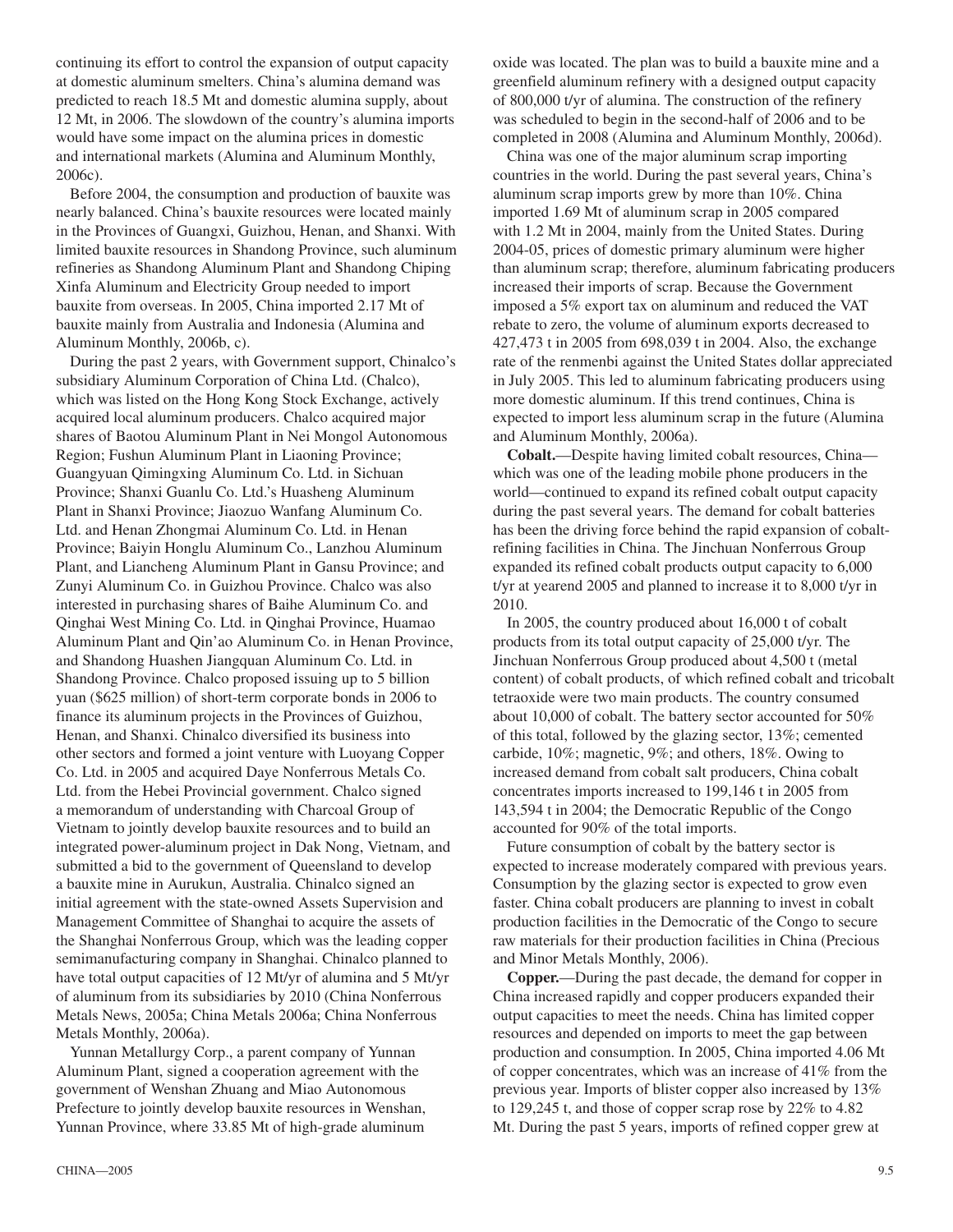an average rate of 17% per year. Because of the expansion of output capacity, imports of refined copper grew by only 1.8% to 1.22 Mt in 2005 compared with that of 2004. During the next 3 years, more than 1 Mt/yr of copper smelting and refining output capacity will be added to the existing facilities of China's leading copper producers—Baiyin Nonferrous Metals Co., Daye Nonferrous Metals Co., Huludao Copper Smelter, Jiangxi Copper Co. Ltd., Tongling Nonferrous Metals Co., and Yunnan Copper Co. Ltd. Fujian Zijin Mining and Shandong Yanggu Xiangguang Copper Co. Ltd will put their greenfield plants into operation in the next 3 years.

According the NDRC report, the country's total copper smelting capacity will reach 5 Mt/yr by 2010. The rapid expansion of copper output capacity led the Government to issue guidelines strictly controlling investment in copper smelting and refining capacity. According to the regulation, all greenfield or brownfield projects must have a larger than 100,000-t/yr output capacity, and each enterprise is required to supply at least 25% of its total required copper concentrates from its own mines. The regulation requires each enterprise to provide at least 35% of the total investment from its own capital funds. The plant must adopt advanced and energy-saving technology. The regulation bans coal-fired reverberatory furnaces and blast furnaces for new projects. Existing reverberatory furnaces and electric arc furnaces are to be phased out by 2006 and blast furnaces will be shut down completely by 2007. NDRC will monitor the development closely (China Nonferrous Metals Monthly, 2006b).

Yunnan Copper Industry Group Co. announced its 5-year plan (2006-10). The company planned to expand its copper refining output capacity to 600,000 t/yr by 2010 from 350,000 t/yr in 2005. Between 2006 and 2008, the company intended to increase its existing refining capacity to 500,000 t/yr in Yunnan and to build a new 100,000-t/yr plant in Chifeng, Nei Mongol Autonomous Region. The company's smelting capacity will increase to 250,000 t/yr by 2010 from 200,000 t/yr in 2005. By 2010, Yunnan Copper will have an annual output capacity of 750,000 t of sulfuric acid, 600,000 t of copper, 850 t of silver, and 12 t of gold. The total investment was estimated to be about \$400 million, of which about \$275 million came from the company's capital fund, and the remaining, from bonds. Yunnan Copper also planned to invest \$950 million in the next 5 years to explore for and exploit copper resources in China and overseas. The company's goal was to produce between 300,000 t and 400,000 t of copper in concentrates by 2010 to support the downstream operations. Several exploration and exploitation projects, such as Pulang, Simao Dapinzhang, and Yangla, were underway in China (China Metals, 2006f).

The NDRC approved the signing of a letter of intent by the joint venture of Norddeutsche Affinerie of Germany, Shandong Fengxiang Corp., and Shandong Yanggu Xiangguang Co. Ltd. to build a greenfield copper plant at Yanggu County, Shandong Province. The project was designed to produce 400,000 t/yr of copper cathode and 200,000 t/yr of copper wire. The first-phase construction of the plant, which used the Outokumpu smelting and refining technology, started in 2005 and was scheduled to be completed at the end of 2006. After the first phase is completed, the plant will have output capacities of 200,000 t/yr of copper cathode, 670,000 t/yr of sulfuric acid, 195 t/yr of silver, and

6.5 t/yr of gold. The plant was designed to use imported copper concentrates, and the company had secured long-term supply contracts with BHP Billiton and Minmetals Corp. The total investment for the project was to be \$360 million, of which \$180 million was a bank loan (Copper and Nickel Monthly, 2006).

Fujian Zijin Mining Group Co., Heilongjiang Provincial Mining Group Co., and Western Mining Co. Ltd. reached an agreement to form a company, Heilongjiang Duobaoshan Copper Mine Co., to develop the Duobaoshan copper deposit in Nenjiang County, Heilongjiang Province. The deposit had proven reserves of 2.97 Mt of copper and 110,000 t of molybdenum. Construction of the mine and dressing plant was scheduled to begin in May 2006, and total investment was to be \$475 million (China Metals, 2005c).

**Gold and Silver.**—China was one of the leading producers of gold in the world. In 2005, the China Gold Association (CGA) reported that the country produced 224.05 t of gold and that gold mine producers produced 178.86 t; the National Statistics Bureau (NSB) indicated that gold output reached 325.30 t in 2005. The CGA might collect only production data on gold producers and large nonferrous metal producers, which could account for the difference between the CGA and the NSB data. China's gold ingot was produced from domestic and imported ore. Previously, gold output from gold mines accounted for about 80% of the total, and nonferrous metal mines accounted for 20%. In recent years, the production of nonferrous metal mines, such as copper, lead, and zinc, gradually increased; therefore, the share of gold production from these mines may have increased slightly. In the past several years, imports of copper, lead, and zinc concentrates increased. During the past decade, gold production in China increased gradually, and the trend toward increased output was expected to continue in the future. Shandong Province remained the leading gold producing province in China followed by the Provinces of Henan, Fujain, Liaoning, Shaanxi, and Hebei. During the past several years, the World Gold Council reported that China consumed between 200 and 250 t/yr of gold; domestic gold analysts, however, estimated that China consumed more than 300 t/yr. Owing to rapid economic development in China, demand for gold jewelry increased by more than 15% in 2005 compared with that of 2004. The gold production target for 2006 was 240 t. China's gold production was controlled by the Government and must be sold to the Government. Since 2002, gold producers could sell their gold through the Shanghai Gold Exchange (SGE), but exports and imports of gold ingot remained under Government control. The Government planned to set guidelines to allow selected metal producers to trade gold in the overseas markets. In 2005, SGE allowed individuals to participate in gold trading through the Industrial and Commercial Bank of China, and 906.42 t of gold was traded in the SGE. Gold trading at night was added in November. The SGE planned to add silver trading in 2006 (China Economic News, 2005a; China Metal Bulletin, 2006e)

The construction of the Lannigou gold mine was underway in 2005. The mine was operated by Sino Guizhou Jinfeng Mining Ltd., which was a subsidiary of Sino Gold Mining Ltd. The Lannigou gold mine is part of the Jinfeng gold prospect in the village of Niluo, which is located 34 km southeast of Mingu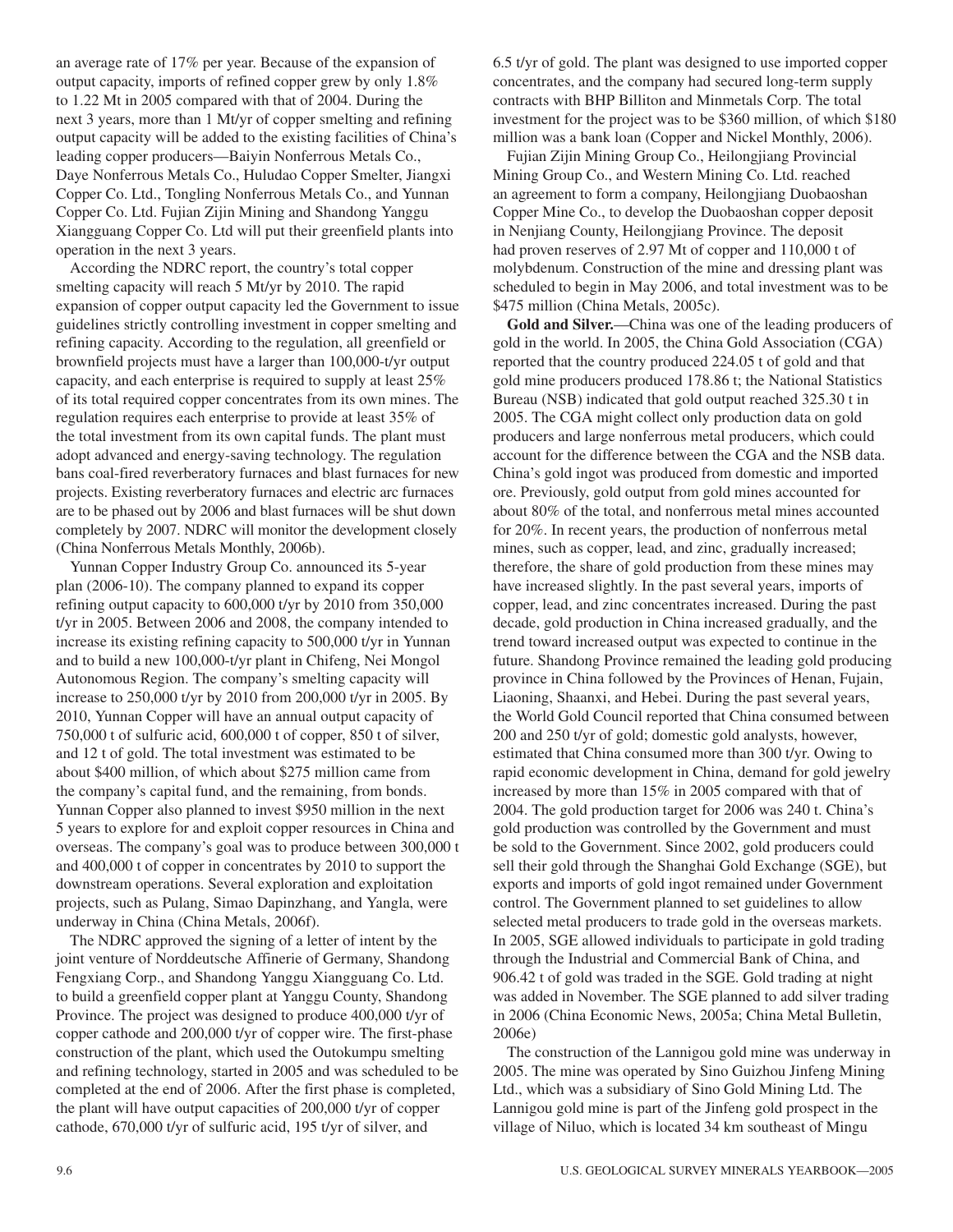Township, Zhefeng County, Qianxianan Prefecture, Guizhou Province. The Jinfeng gold deposit was estimated to have 16.4 Mt of ore at a grade of 5.6 grams per metric ton  $(g/t)$  gold. About two-thirds of the total ore was proven reserves. The open pit Lannigou mine has proven reserves of 5.3 Mt of ore at a grade of 5.7 g/t gold. The mine was designed to have an output capacity of 1.8 Mt/yr of ore and to produce 9.6 t/yr of gold when it reached full capacity. The mine was scheduled to be completed in September 2006, with first gold production in December 2006 (Sino Gold Mining Ltd., 2006).

The leading gold producer in China, China Gold Group, signed an agreement with Jiangxi Geology Survey Bureau to acquire 50% of the Shiwu Gold Mine and the prospecting rights for the Zhulinxi deposit in the Jinshan gold prospecting area in Dexing City, Jiangxi Province. China Gold also discussed with the local government for China Gold to be the sole gold developer in the 60-square-kilometer Jinshan gold prospecting area. Currently, a local government-owned company, Damaoshan Mining Co. Ltd., processed 1,200 metric tons per day (t/d) of ore and produced about 1 t/yr of gold. Another local company, Huaqiao Mining Co., processed 700 t/d of ore and produced about 500 kilogram per year. About 200 t of gold reserves was estimated to be located in the Jinshan area. China Gold also signed an agreement with Jiangxi Copper and Jiangxi Provincial Mineral Resources Bureau to develop the Jinjiwo copper and silver deposit in Ruichang, Jiangxi Province. The joint-venture company Jiujiang Jinjiwo Mining Co. Ltd. was established. China Gold and Jiangxi Copper each held a 42.5% share in the joint-venture company. The construction of the mine was scheduled to start in 2006 and was expected to be completed in 2008 (Interfax Information Services, 2006e).

China's silver output was from silver mines; gold and silver mines; copper, lead, and zinc (polymetallic) mines; and scrap and waste. Silver from copper, lead, and zinc mines accounted for between 60% and 70% of the total. In 2003, when the Government decided to include secondary silver production in its industrial survey, silver output increased to 4,305 t in 2003, 6,087 t in 2004, and 7,196 t in 2005. Silver output from mines in China was estimated to be about 2,500 t in 2005. The Provinces of Hunan, Henan, Jiangxi, and Yunnan accounted for 67% of the total output. Yunnan Copper was the leading silver metal producer followed by Yugang Gold-Lead Co. Ltd., Yubei Metal Co., Jiangxi Copper, Ningxia Tianma Chemical Smelting Co. Ltd., Hunan Chenzhou Precious Metals Co., and Zhuzhou Nonferrous Metals Co. China's silver consumption increased to 2,600 t in 2005 from 2,300 t in 2004. Electronics accounted for 35% of the total consumption followed by photosensitive material, 20%; jewelry, 10%; and others, 15%. During the past 2 years, China became one of the leading silver exporting countries in the world. Unwrought silver accounted for more than 80% of total exports. Hong Kong was the leading destination followed by Thailand, India, and Australia (China Economic News, 2006b).

**Iron and Steel.**—To curb rolled-steel expansion and investment, the Government planned to abolish the export VAT rebate on slab and billet on April 1, 2005, and to reduce the export VAT rebate on other steel products to 11%; it planned to eliminate all steel product rebates in 2006. Output from

the more than 300 integrated iron and steel enterprises and 1,500 steel producers in China and some of the steel products did not match the current demand. Only a small portion of China's steel products met the international standards. In July 2005, with the State Council approval, NDRC and eight other Government agencies published a new policy and guidelines on the development of the steel sector by 2010. The new policy encouraged iron and steel enterprises to consolidate through mergers and acquisitions so that two or three enterprises would have an output capacity of more than 30 Mt/yr. Only two steel producers had output capacities of more than 10 Mt/yr in 2003, but in 2005, eight steel producers had output capacities of more than 10 Mt/yr. Capacity expansion through technical renovation of existing facilities or relocation was encouraged. In 2005, China's 10 leading steel producers produced about 36.89% of the country's total steel output, and the Government set a target that these companies would produce more than 50% of the steel output by 2010 and 70% by 2020. The Government does not allow foreign investors to hold majority interests in steel companies in China. Local governments and departments were ordered to approve land use and financial loans only to those iron and steel enterprises that met the energy, environmental, technology, and water supply guidelines. The Government had approved the construction of several steel bases in the coastal Provinces in the east and south. The new guidelines will have a significant impact on global raw material markets in the future (China Metals, 2005b; National Development and Reform Commission, 2005a, 2006d).

China's steel was produced through two main processing routes—integrated and steel scrap. The integrated route accounted for about 85% of the country's total steel output. During the past 5 years, China's steel production increased by more than 10%; domestic iron ore production, however, could not meet internal demand. China depended on iron ore imports to fill the gap. In 2005, China imported more than 275 Mt of iron ore mainly from, in descending order of amount imported, Australia, India, Brazil, South Africa, and Russia. During the past 4 years, domestic iron ore output increased sharply; owing to low iron content in the ore, however, the iron ore supply by domestic producers decreased to about 50% of the demand in 2005 from 75% in the 1990s. The Government planned to close down 100 Mt/yr of steel output capacity in the next 5 years, but major iron and steel producers planned to expand their outputs, and several greenfield integrated plants were under construction. China's steel output capacity was projected to reach more than 500 Mt/yr by 2010. The percentage rate of iron ore supply from domestic producers was expected to decline, and iron ore imports to China were expected to increase in the future (Tse, 2006).

Steel producers, which produced high-value-added steel products, such as automotive sheets, preferred imported ore. With the Government's encouragement and approval, China's iron and steel producers looked overseas to secure iron ore supplies. China's state-owned iron and steel producers, such as Angang, the Baoshan Iron and Steel Group (Baogang), Shagang, Shougang, and Wuhan Iron and Steel Group (Wugang), signed joint-development agreements with companies in Australia and Brazil. Domestic iron and steel producers invested in iron ore projects in Kyrgyzstan, Mongolia, and Russia. Xinjiang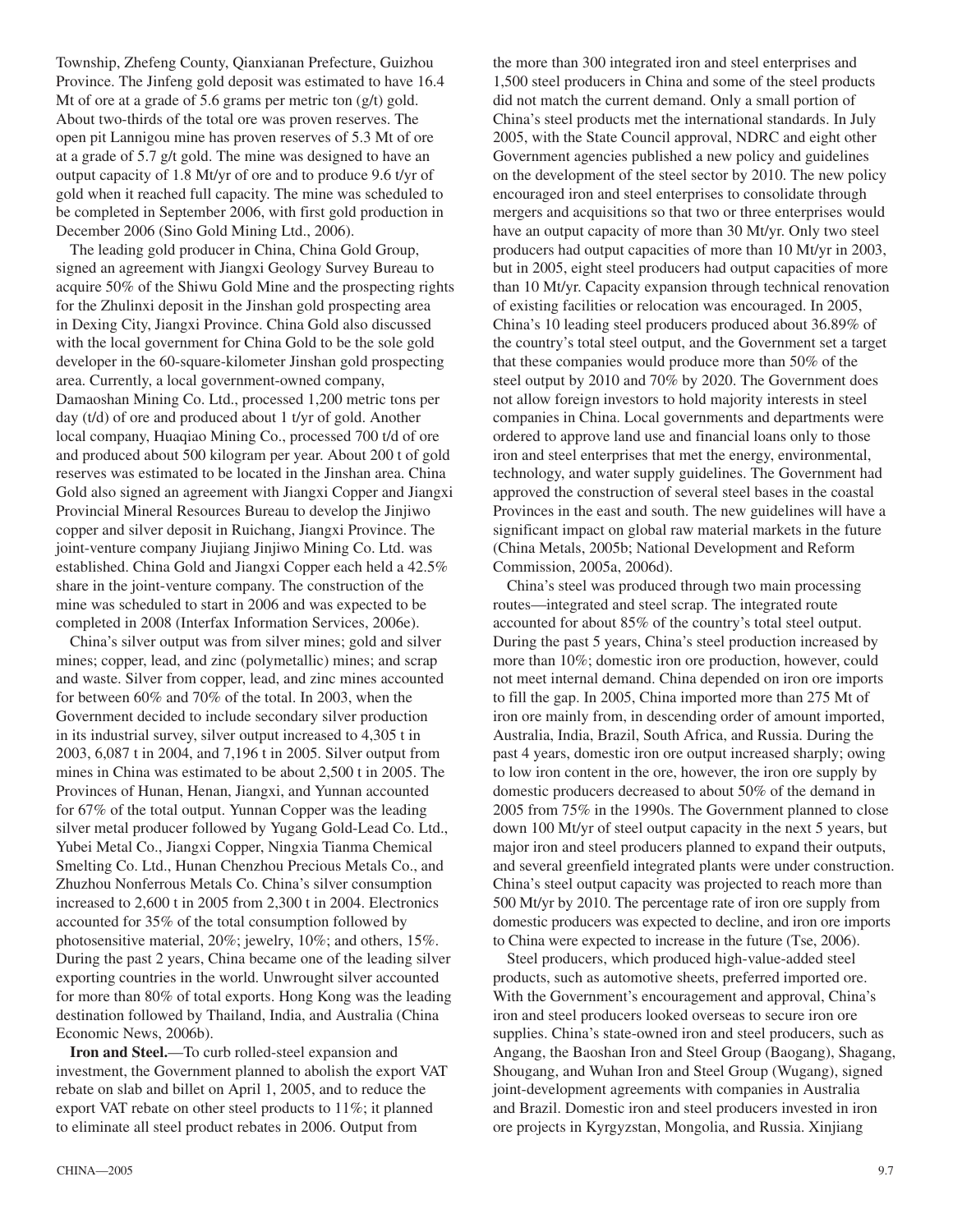Nonferrous Metals Exploration Co. and its alliances explored for iron ore in Kyrgyzstan in 2004 and planned to invest \$125 million to develop the iron ore deposit. Baotou Iron and Steel Group Co. signed a 20-year iron ore contract with Mongolia's Tumurtei Iron Ore Co. Ltd., which was a joint venture between three Chinese companies and a Mongolian company. Baotou also planned to invest in a Chinese iron ore company that planned to develop an iron ore deposit in Mongolia. Mengdong Energy Co. Ltd. received approval from NDRC to develop the Berezove Iron Mine in Russia. Shandong Luneng Group obtained a 25-year mining right at Byelizovski Iron Mine, which is located about 20 km from the China-Russia border in Russia (China Metals, 2006d).

China was one of the fastest growing markets for stainless steel in the world. China consumed about 6 Mt of stainless steel in 2005. In 2005, China imported 3.14 Mt of stainless steel products, mainly from Japan, the Republic of Korea, and Taiwan and exported 467,198 t. China intended to reduce its dependence on imports and expanded stainless steel production during the past several years. In 2005, China produced more than 4.6 Mt of crude stainless steel, which was expected to increase to 5.5 Mt in 2006; China was expected to consume about 6.6 Mt in 2006. State-owned and privately owned steel producers expanded their output capacities during the past 2 years. China's leading stainless steel producer, Taiyuan Iron and Steel Group Co. (Taigang), planned to expand its stainless steel output capacity to 3 Mt by 2006. Baogang completed its hot-rolled stainless steel output capacity to 1.5 Mt/yr in 2005, and Jiuquan Iron and Steel Group Co. Ltd.'s 600,000-t/yr stainless steel mill was scheduled to be put into operation in 2006. Zhangjiagang Pohang Iron and Steel Co.'s 600,000-t/yr stainless steel mill was expected to be put into operation in 2006, and Alliance Steel Co. (a subsidiary of Yieh United Iron and Steel Co. of Taiwan) completed its 300,000-t/yr stainless steel mill in 2005. Southwest Stainless Steel Co., which was a privately owned enterprise, completed the installation of its 60-t electric arc furnace, which would have an output capacity of 300,000 t/yr of stainless steel in 2005. Shandong Quanxin Stainless Steel Co. planned to put its 180,000-t/yr mill into operation in 2005 and planned to expand its output capacity to 400,000 t/yr in 2006. The total stainless steel output capacity of privately owned steel enterprises would be about 5 Mt/yr by 2007. In total, China was expected to have a stainless steel output capacity of more than 10 Mt/yr by 2010. Domestic analysts estimated that China's stainless steel consumption could reach 10 Mt by 2010 (Li, 2005).

During the past decade, the Government urged iron and steel enterprises to merge or to take over other iron and steel producers in the same region. The process was slow and faced resistance from steel enterprises. Because of environmental concerns and the 2008 Beijing Olympic Games, the Central Government and the Beijing City government urged Shougang to reduce its output capacity in Shijingshan, Beijing, and to move production facilities to Hebei Province. Shougang planned to build a 15-Mt/yr greenfield iron and steel facility in Caofeidian, Hebei Province. Tangshan Iron and Steel Group Co. (Tanggang) was the leading iron and steel enterprise in Hebei Province. With the encouragement of and approval by the Government, Shougang and Tanggang (51% and 49%

equity, respectively) formed a joint-venture company, Shougang Beijing-Tangshan Iron and Steel Group Co. Ltd., in Hebei Province. The joint-venture company planned to have a 10- Mt/yr first-phase integrated iron and steel plant in operation in Caofeidian by 2007 (China Metals, 2005e).

More than 200 steel producers were located in Hebei Province, which was the leading steel producing province in China; most of them were small producers and privately owned companies. The Provincial government urged these steel producers to merge into larger groups and to upgrade their equipment. With Provincial government approval, the Hebei Provincial State Asset Supervision and Management Commission drew up a consolidation plan to merge state-owned iron and steel enterprises in Hebei Province. The northern group, which included Chengde Steel Co., Tanggang, and Xuanhua Steel Co. formed New Tanggang Group. The southern group included Handan Steel Group, Shijiazhuang Steel Co., and Xingtai Steel Co. Handan was not interested in the Government consolidation plan because Handan had established strategic cooperation agreements with Delong Steel Co. and Wengeng Steel Co. in the southern area. Baogang held more than 5% of Handan's total shares on the Shanghai Exchange Market. Handan also discussed the formation of alliances with multinational steel producers (China Metallurgical News, 2005; Interfax Information Services, 2005).

In Liaoning Province, Angang and Benxi Iron and Steel Group (Bengang) announced that the two leading integrated steel producers in the Province had merged to form a new company, Anben (Anshan-Benxi) Iron and Steel Group, in August 2005. The new company planned to increase its output capacity to 30 Mt/yr by 2010. In the 1990s, Angang and Bengang were state-owned companies; Bengang, however, was assigned to be managed by the local government and paid revenue tax to the Benxi City government when the decentralization of state-owned enterprises was completed in the late 1990s. Angang remained under the Central Government and its tax revenue was paid directly to the Central Government. The merger initially will combine the two companies' raw material purchases, technology development, and marketing strategies. Angang has a wider variety of products than Bengang. Bengang has concentrated on hot-rolled and cold-rolled products. It could take years for the merger to operate as one company. Angang planned to build a 10-Mt/yr greenfield steel facility in Bayuquan District, Yingkou City, Liaoning Province. Construction of a new plant in Yingkou will reduce transportation costs. The first-phase 5 Mt/yr of steel output capacity was scheduled to be put into operation in October 2006. Angang also planned to add 5 Mt/yr of steel output capacity to its production facility in Anshan (China Metals, 2005a).

In Jilin Province, Jianlong Iron and Steel Group, Jilin Ferroalloy Co., and Tonghua Iron and Steel Group signed a merger agreement in November. The merged entity, which was named Tonghua Iron and Steel Group Co. Ltd., had a total steel output capacity of 5 Mt/yr and planned to expand the total iron and steel output capacity to 10 Mt/yr and ferroalloy output capacity to 3 Mt/yr in the next 3 years (China Metals, 2005d).

Two leading iron and steel producers in Shandong Province, Jinan Iron and Steel Group and Laiwu Iron and Steel Group Co.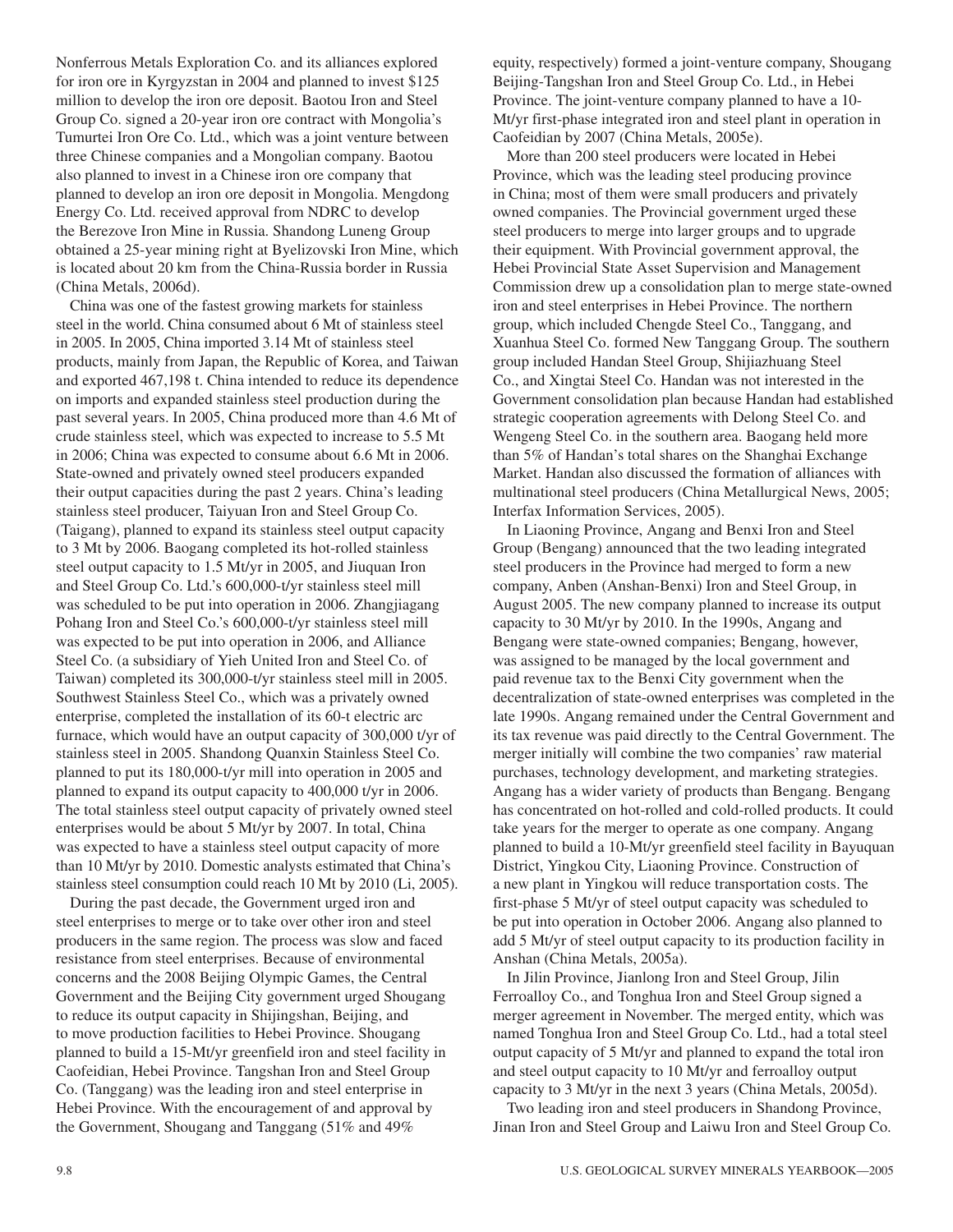Ltd., submitted a merger plan to the Provincial government for approval. Both companies had output capacities of iron and steel of more than 10 Mt/yr. Facing a shortage of power and water supply and also the transportation bottlenecks, the consolidation was expected to reduce raw materials competition within the Province and to improve marketing strategies. Qingdao Iron and Steel Group was also considering participating in the merger. Baogang held 12% of Jinan's tradable shares and formed a joint venture with Companhia Vale do Rio Doce (CVRD) to build a 10-Mt/yr pelletizing plant in Rizhao City, Shandong Province. Initially, Arcelor Mittal Corp. intended to purchase 50% of the shares of Laiwu Group's listed company, Laiwu Steel Co. Ltd., because the Government would not allow foreign investors to hold major shares of a Chinese iron and steel company. Therefore, Arcelor settled for 37.51% of Laiwu Steel Co. Ltd.'s tradable share and Laiwu Group held 39.31%. The transaction required Government approval. Jinan and Laiwu Group planned to construct a 10-Mt/yr greenfield iron and steel plant and to expand total output capacity to more than 30 Mt/yr (China Metals, 2006e).

Wugang signed an agreement with the government of Guangxi Zhuang Autonomous Region to purchase 51% of Liuzhou Iron and Steel Plant. The share held by Guangxi Autonomous Region State Asset Supervisory and Management Commission was reduced to 49% of Liuzhou. Wugang and the government of Guangxi Zhuang Autonomous Region signed an agreement to build a 10-Mt/yr iron and steel plant, a 5-Mt/yr coke plant, and a 2.4-megawatt thermal powerplant in Fangchenggang; Fangchenggang is located on the coast and is an ideal location for importing iron ore and exporting steel products. A 200,000 deadweight-ton (dwt) iron ore berth was under construction at the Port of Fangchenggang. The Committee of the Economic and Trade Commission approved the feasibility study of the iron and steel plant, which was submitted to NRDC for final approval. Wugang also discussed a merger and restructuring with Chongqing Steel Group. Both Baogang and Panzhihua Iron and Steel Group Co. also showed interest in forming alliances with Chongqing (China Metals, 2005f).

The Guangdong Provincial government submitted a 10-Mt/yr steel project to the NDRC for approval. The steel plant would be located in Zhanjiang. The East Sea island of Zhanjiang had a 300,000-dwt ship dock and a 500,000-dwt oil tanker dock; a 200,000-dwt iron ore berth was under construction. Baogang and Shaoguan Iron and Steel Group signed an agreement to participate in the development of the project. The Zhanjiang project could be a strategic base for Baogang to expand its production and marketing base in southern China. Baogang also signed strategic alliances with Bayi Iron and Steel Group Co. in Xinjiang Uygur Autonomous Region, Ma'anshan Iron and Steel Group Co. in Anhui Province, and Taigang (Interfax Information Services, 2006d).

**Lead and Zinc.**—Bayannur Zijin Nonferrous Metal Co. Ltd. (BZNM) started construction of its 100,000-t/yr zinc smelter in Urad Houqi, Bayannur Meng, Nei Mongol Autonomous Region. BZNM was a joint venture of Jianxin Industry Group, Yate Investment Co. Ltd., and Zijin Mining Co. The smelter was scheduled to start operation in mid-2006, and the total investment was about \$100 million. The company had secured

zinc concentrates within the Nei Mongol Autonomous Region and planned to add another 100,000 t/yr of output capacity in the future (Interfax Information Services, 2006g).

Aerhada Mining Co. Ltd. started construction of its 100,000 t/yr zinc smelter in Dong Ujimqin Banner, Xilin Gol Meng, Nei Mongol Autonomous Region, in 2005 and was scheduled to put it into operation in 2006. Raw material would come from the Aerhada Polymetallic Mine, which was operated by Chifeng Bayanhanshan Mining Co. Ltd. The mine had a dressing plant with a 1,500-t/d output capacity of lead and zinc concentrates that was put into operation in 2005. The Dong Ujimqin Bannar had proven reserves of more than 500,000 t of lead and zinc and 600 t of silver. Lead and zinc resources in the area were estimated to be more than 1 Mt. Chifeng Bayanhanshan started to build a 60,000-t/yr lead smelter in Bairin Zuoqi, Chifeng City, and was scheduled to put it into operation in July 2007 (China Metal Bulletin, 2006b).

The construction of Bairendaba Silver Polymetallic Mine was completed and began trial production in September 2005. The mine is located in Hexighten Bannar, Chifeng City, Nei Mongol Autonomous Region. The mine, which was jointly developed by Chifeng Honghuagou Gold Mine Co. Ltd., Gansu Shengda Group Co. Ltd., and Nei Mongol Mining Development Co. Ltd., was designed to produce 2,000 t/d of ore. The mine had reserves of 1.05 Mt of zinc, 503,000 t of lead, 4,600 t of silver, and about 2 t of gold. The total investment was \$18 million. The processing plant had the capability to produce 20,000 t/yr of zinc, 10,000 t/yr of lead, and 98 t/yr of silver (Lead, Zinc, and Tin Monthly, 2005).

**Magnesium.**—China was the leading producer of magnesium in the world. Magnesium metal output accounted for more than 60% of the world total. The country exported more than twothirds of its output. In 2005, China's magnesium consumption increased to about 105,000 t. Exports of magnesium products decreased to 353,100 t in 2005 from 383,738 t in 2004, of which 183,573 t and 228,350 t, respectively, was metal. Since 2001, when several magnesium plants in Europe and North America were shut down, China's magnesium filled in the supply gap in these two areas. China exported about 40% of its magnesium products to European countries followed by Japan, the Republic of Korea, and Taiwan. During the past 5 years, China's magnesium producers expanded their output capacities. There were 116 magnesium producers, of which 109 were privately owned and Sino-foreign joint ventures. The total output capacity of alloy, granule, and metal was about 700,000 t in 2005. During the past 2 years, the Government urged the magnesium producers to produce high-value-added products, such as alloy plates and tubes. To control further output capacity expansion, the Government restricted the construction of lessthan-3,000-t/yr-output-capacity magnesium plants and reduced the export VAT rebate to 5% for metal. Owing to environmental problems, the Henan Provincial government shut down several small magnesium plants that did not meet environmental standards. The Provinces of Henan, Ningxia, and Shanxi accounted for 90% of the country's total magnesium output (China Metal Bulletin, 2006a).

**Manganese.**—China is the leading producer of ferroalloys in the world. During the past several years, production of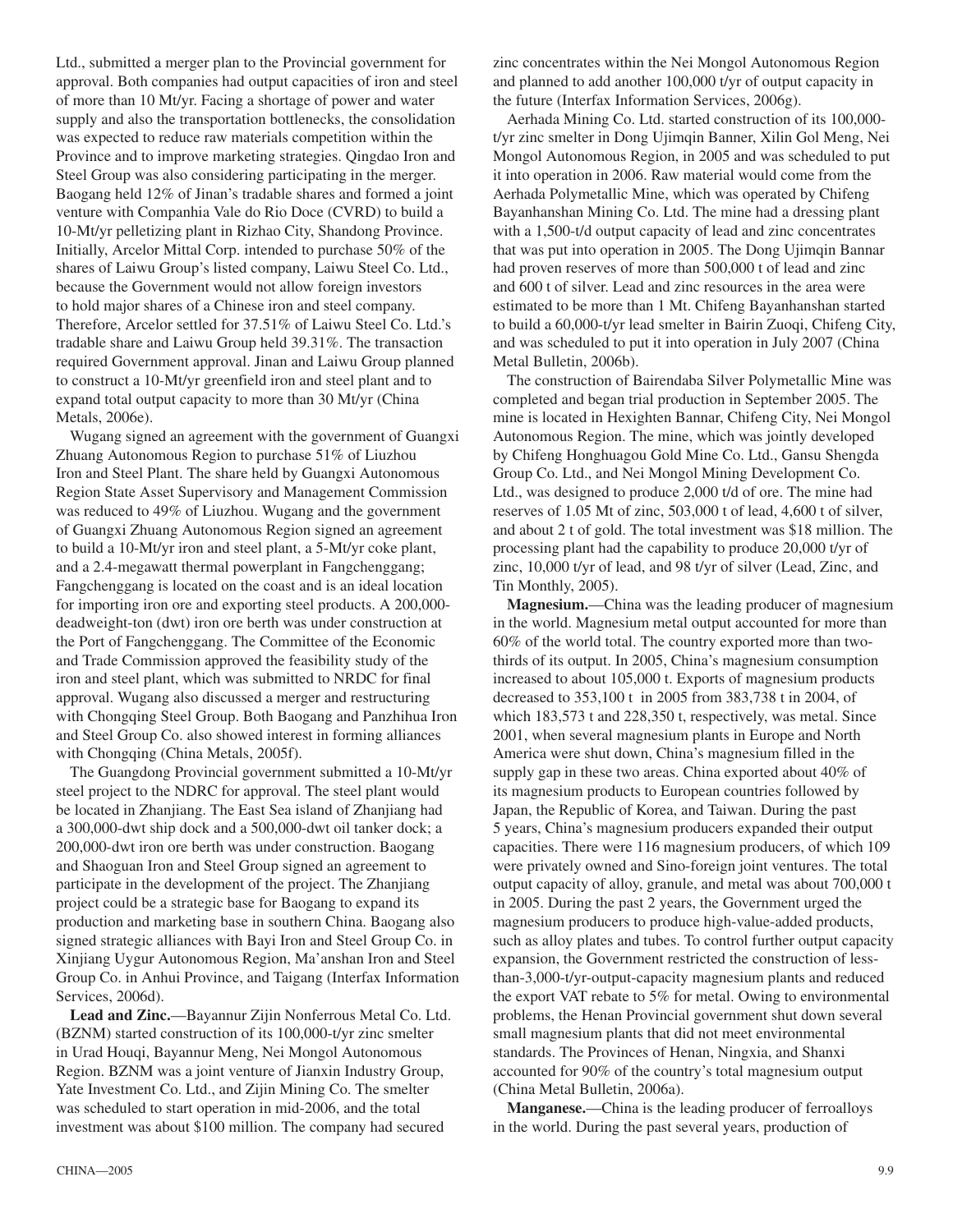ferroalloys grew by double digits. At yearend 2005, there were 1,570 ferroalloy producers with a total output capacity of 22.13 Mt, which was more than three-fold that of 2000. In addition, about 1.61 Mt of ferroalloy output capacity was under construction, and an additional 1.23 Mt of output capacity was planned. Ferromanganese and ferrosiliconmanganese alloy accounted for about 50% of the total ferroalloy output. In 2005, China consumed about 9.3 Mt and exported 1.74 Mt of ferroalloys. Many ferroalloy producers operated at less than 50% of their output capacity. China was one of the leading manganese producers in the world. Because of increased demand for manganese by the ferroalloy sector, however, the country imported manganese ore from overseas. During the past 2 years, China imported more than 4 Mt of manganese ore from countries in Africa, and from Australia and India. High-carbon ferromanganese, which contained 65% manganese, accounted for 75% of the total ferromanganese output in 2004 and was one of China's major ferroalloy export products. In 2005, the Government prohibited tolling trading for ferromanganese and ferrosiliconmanganese. Production costs were expected to increase and forced small ferromanganese producers to shut down their operations. According to NDRC development guidelines, the Government was to tighten control of investment in the ferroalloy sector and planned to shut down small furnaces (less than 300 cubic meters) that were used mainly for ferromanganese production and less-than-5,000-kilovoltampere electric arc furnaces. The Government also planned to shut down those ferroalloy plants that did not meet the national environmental standards. About 69% of the ferroalloy plants in existence did not meet the standards. The country's ferroalloy output capacity was expected to be reduced to 17 Mt by 2010 (China Metals, 2006c; Yang, 2005).

China was the leading producer of unwrought manganese in the world. During the past 15 years, unwrought manganese production increased to about 57,000 t in 2005 from 14,000 t in 1991. During the past 10 years, China exported more than 50% of its total output. China's manganese resources, which are located in the Provinces of Guangxi, Guizhou, and Hunan, accounted for 60% of the total manganese resources in the country. About 80% of manganese ore was produced by locally owned and privately owned mines, and the Government had difficulty accounting for the actual output. China's electrolytic manganese was produced mainly from the reduction of lowgrade manganese carbonate ore, which contained from 18% to 20% manganese. Most manganese plants had output capacities of less than 10,000 t/yr. Owing to environmental damage and high energy consumption, the Government issued regulations to control the expansion of the electrolytic manganese sector. According to the guidelines, any new electrolytic manganese plant must have a total output capacity of more than 30,000 t/yr and each production line must have an output capacity of more than 10,000 t/yr. Existing plants with production lines of less than 3,000 t/yr of output capacity were ordered to shut down. The reduction tank in plants must be larger than 250 cubic meters, and a high-pressure diaphragm filter must be installed in the plants. The tonnage energy consumption was expected to be less than 8,600 kilowatt hours for grades A and B manganese ingot (China Metals, 2006b).

**Tin.**—China was the leading tin producing country in the world. Because of strong domestic and international demand, tin prices increased to \$8,650 per metric ton in March 2005 and declined to less than \$7,000 per metric ton at yearend. Because domestic supply of concentrates increased, China's tin metal production increased in 2005 compared with that of 2004. Imports of tin concentrates decreased to 7,485 t in 2005 from 8,912 t in 2004, and those of refined tin increased to 19,011 t in 2005 from 9,612 t in 2004. Because the Government reduced the export VAT rebate on tin, China's refined tin exports decreased to 22,928 t in 2005 from 32,032 t in 2004, and tin alloy exports decreased to 4,085 t in 2005 from 6,993 t in 2004. Owing to the increase in domestic demand for refined tin, the volume of tin exports from China could drop to less than 20,000 t in 2006 from more than 60,000 t in the 1990s. Because of the shortage of tin concentrates, China imported about 13,000 t of crude tin from Indonesia in 2005. Indonesia also exported crude tin to Malaysia, Singapore, and Thailand for refining and became the leading crude tin supplying country in the world. Hunan Province replaced Guangxi Zhuang Autonomous Region as China's major tin ore producing province behind Yunnan Province. China's tin consumption increased to 94,000 t, of which tin solder accounted for 50%. The supply of tin concentrates from domestic mines was expected to remain tight, and imports of tin concentrates were expected to increase in 2006. China could become a net tin importer in the near future (Lead, Zinc, and Tin Monthly, 2006a).

#### *Industrial Minerals*

**Cement.**—China was the leading cement-producing country in the world and accounted for nearly 50% of the world's total. Even with the Government's restricted investment policy for the cement sector, cement output continued to increase. During the past 5 years, China's production increased by an average of about 12% per year. China's cement consumption was driven by infrastructure investment and residential and nonresidential construction. The Government's continued emphasis on large infrastructure projects included bridges, dams, roads, and utilities. Each year, cement producers produce more than 200 Mt of industrial wastes, which accounts for 50% of total industrial wastes. More than 6,000 cement producers produced on an average of about 200,000 t/yr each. In 2005, the State Council issued a circular urging cement producers to merge to form large groups. The Government set the target of reducing the number of cement producers to 3,500 and to increasing their average output capacity to 400,000 t/yr by 2010. Of the total cement producers, the top 10 will have an output capacity of more than 30 Mt/yr each. China was expected to produce 1.25 billion metric tons of cement, and the top 50 producers would account for 50% of the output in 2010. The Government encouraged cement producers to produce more medium- and high-grade cement to meet the demand. The Government stepped up its efforts to shut down plants that used obsolete technology and encouraged cement producers to use dry rotary kilns. Output of cement from dry rotary kilns was projected to increase to 70% of the total in 2010 from 40% in 2005. Per tonnage power consumption was expected to be reduced by 25% (State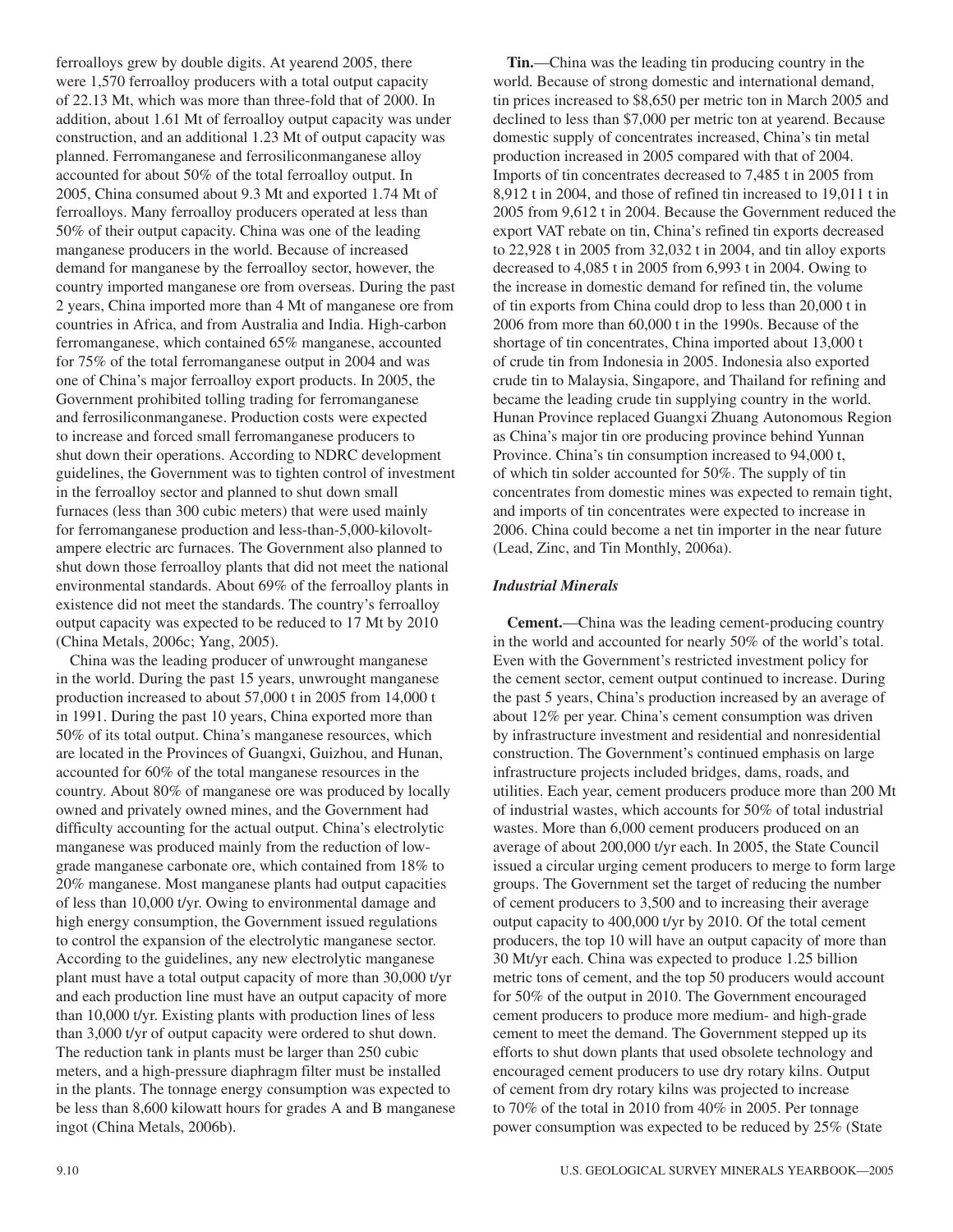Council, 2005; National Development and Reform Commission, 2006c).

**Phosphate Rock.**—China was one of the leading phosphate rock producing, consuming, and exporting countries in the world. Owing to domestic demand, phosphate rock exports decreased to 2.11 Mt in 2005, which was 32.3% lower than those of 2004. Exports of such phosphorus products as sodium triphosphate and phosphoric acid, however, increased. Nearly 90% of phosphate rock mined in China was used to produce chemical fertilizers. The Provinces of Guizhou, Hubei, Yunnan, and Sichuan, in descending order of output, accounted for 98% of the country's total output. The average ore grade of phosphate rock in China contains  $16.95\%$   $P_2O_5$ ; phosphate rock that contains more than 30%  $P_2O_5$  accounts for 8.1% of the country's total reserves, which are located in the Provinces of Guizhou and Yunnan. China's phosphate fertilizer output was large, but the average producer output capacity was small. The 1,043 phosphate fertilizer producers had a total combined output capacity of 12.5 Mt/yr at yearend 2004. More than 60% of phosphate fertilizer producers have output capacities of less than 5,000 t/yr. According to the MLR report, the domestic supply of phosphate rock will not meet the demand by 2010. In 2005, the country produced 11.25 Mt (in  $P_2O_5$  content) of phosphate fertilizer. China was projected to produce 12 Mt (in  $P_2O_5$  content) of phosphate fertilizer and to consume about 46.5 Mt of phosphate rock in 2010. At that time, the country will be required to import 8 Mt of phosphate rock to meet its needs (China Chemical News, 2005a).

The Government planned to reform the fertilizer sector in China. Currently, the Government determines the prices of chemical fertilizer based on production costs and supply and demand in the domestic market. NDRC assigned prices to ammonium nitrate and urea, which were produced by state-owned producers, and to imported fertilizer. Regional governments determined prices of other fertilizers. Even though the quality was the same, the price of domestically produced phosphate fertilizer was from \$25 to \$50 per metric ton lower than that of imports. Owing to the separate production and marketing system in China, fertilizer producers had no incentive to reduce production costs or to introduce technological development. The Government set up a committee to study how to control the supply and demand in the domestic market without controlling the selling prices of fertilizer. Transportation bottlenecks were another problem that the Government considered. More than 16 Mt of phosphate rock was stockpiled in Guizhou Province awaiting transport to fertilizer plants in other provinces (China Chemical Reporter, 2005).

Daqing Petrochemical Co. Ltd., which was a subsidiary of China National Petroleum Corp., and Sichuan Gaoyu Group planned to build a 300,000-t/yr monoammonium phosphate (MAP) plant in Yang'an Town, Chengdu City, Sichuan Province. In addition, the joint venture also constructed a 60,000-t/yr ammonia unit and a 300,000-t/yr sulfuric acid unit at the plant site. Heat generated from the sulfuric acid unit will be used in a 3-megawatt power generating unit. Pyrite cinders from the sulfuric acid production and phosphogypsum from MAP production will be used for the cement production. Initial investment was estimated to be \$66 million, and construction

would take 3 years to complete (China Chemical Reporter, 2006a).

**Rare Earths.**—China was the leading rare-earth producer and exporter in the world. The country's rare-earth exports accounted for more than 70% of the world trade of rare earths. In 2005, China produced about 119,000 t of ore [in rare-earth oxide (REO) content] and 104,000 t of rare-earth products. China consumed about 52,000 t of rare earths and exported 74,276 t (or the equivalent of 55,613 t REO content) of rareearth products, including permanent magnet products in 2005. In May 2005, the Government cancelled the export VAT rebate on rare-earth products and added rare-earth concentrates to the prohibited-for-processing-trade list. The State Council was the sole approving office for rare-earth mining and smelting projects (National Development and Reform Commission, 2005b).

China's rare-earth production exceeded the world consumption, which was about 100,000 t in 2005. There were about 100 rare-earth producers in China with a total output capacity of 200,000 t/yr of rare-earth concentrates and 160,000 t/yr of rare-earth-products processing capacity. Even though rare earths was a highly controlled sector in China, the Government had difficulty controlling the volume of output. The Government issued a mining output quota for each rare-earth producing province; the total output of rare earths, however, exceeded the Government target at yearend. The MLR assigned a rareearth output quota of 86,620 t, including 8,320 t of heavy rare earths and 78,200 t of light rare earths in 2006, which was much lower than those of previous years. Nei Mongol Autonomous Region was assigned the production quota of 46,000 t. Sichuan Province, which produced light rare earths, was allocated 31,000 t, and Jiangxi Province, where medium and heavy rare earths were based, was allocated 7,000 t. The rest of the rareearth-producing provinces, such as Fujian, Guangdong, and Hunan, were allocated proportionally according to their output capacities (China Nonferrous Metals Monthly, 2006c).

Although China's total output capacity was huge, the average capacity for each producer was small. As a result, the profitability was low and the product quality was inconsistent between different shipments. During the past 15 years, the Government made many attempts to consolidate the rareearth producers into larger entities. In 2002, the State Council approved the restructuring of the domestic rare-earth sector and the establishment of two regional groups—China Northern Rare Earth Group Co. and China Southern Rare Earth Group Co. Owing to the reluctance of local governments and rare-earth producers, the establishment of two regional groups appeared unsuccessful. Once again, the Government urged rare-earth producers to merge into several large groups and to eliminate duplicate projects.

China's largest rare-earth resource was at the Baiyunobo, Nei Mongol Autonomous Region, which accounted for 80% of the country's reserves. The rare-earth concentrate, which is known as Baotou rare-earth concentrate, is a byproduct of producing iron ore. The eastern part of the ore body contained about 5% of rare earths, and the western part of the ore body contained a very low percentage of rare earths. After nearly 4 decades of exploitation, about 250 Mt of ore was mined out and produced 12.5 Mt of rare-earth slag, of which 9.30 Mt was unseparated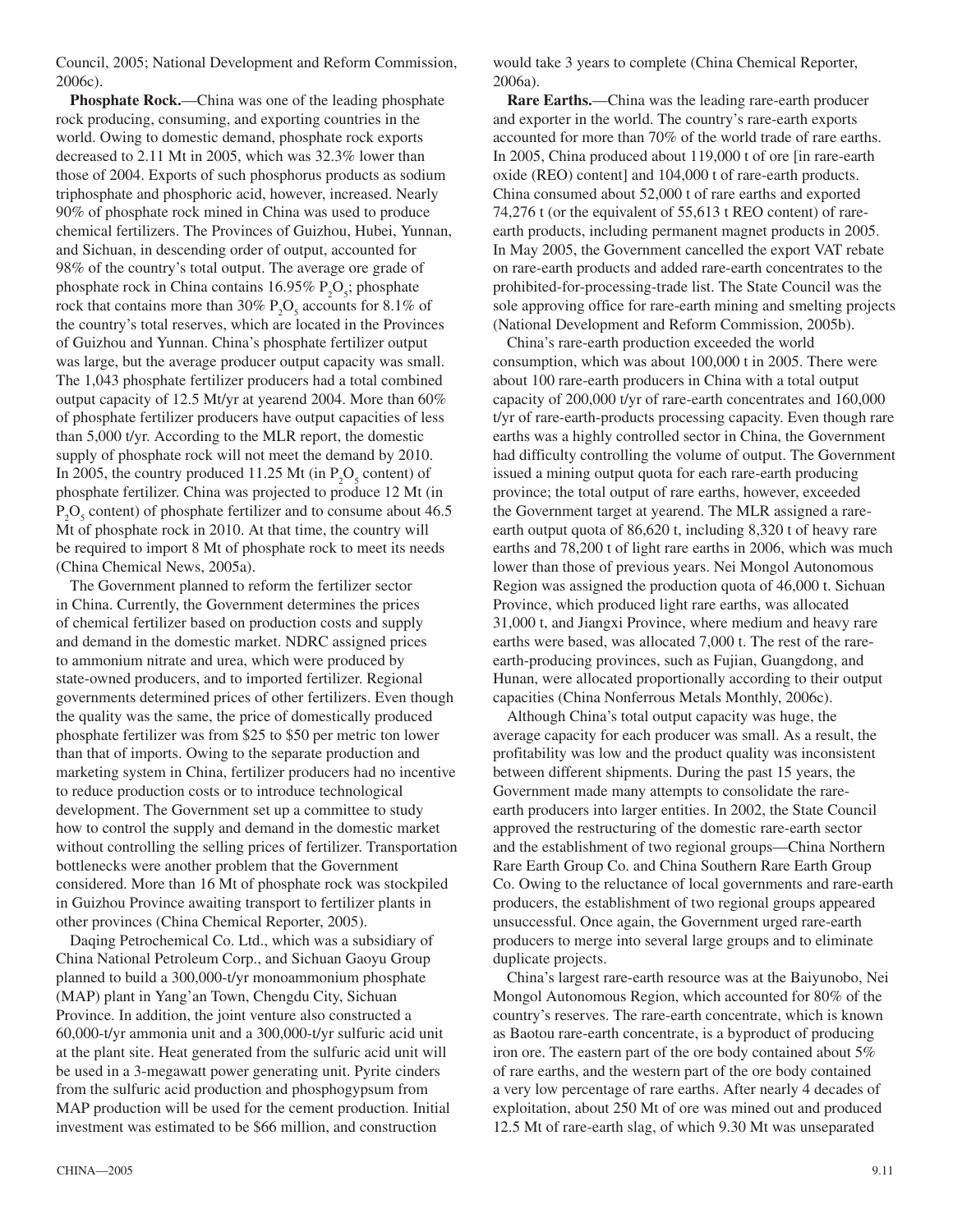and stored in a big pond awaiting processing into concentrates or fully separated into rare-earth products. The eastern part of the ore body also contained about 0.032% of thorium, which was not yet separated. During the past decade, China was the major rare-earth trading country in the world. The beginning of exploitation of monazite in the Mount Weld in Western Australia will post a challenging competition for China's rareearth producers in the future (Industrial Minerals, 2006a, b).

**Salt.**—China was one of the leading salt producing countries in the world. China's salt production was from marine salt and inland salt. Marine salt accounted for 70% of the total output; the major marine salt fields were located in the Bohai region. Inland salt was from lakes and wells mainly from central and northwest China and the Nei Mongol Autonomous Region, which accounted for 30% of the total. China had about 800 registered salt producers, and the average output capacity was 50,000 t/yr. Salt producers continued to use 1980s technology for salt recovery, and such valuable elements as iodine and potassium (which China was required to import) were not recovered during the process. Domestic analysts estimated that about 5 Mt of magnesium, 500,000 t of potassium, and 50,000 t of iodine were discarded each year. About 90% of China's salt was used by the soda ash and caustic soda sectors. The development of the salt sector was hampered by the existence of monopolies and high taxation. During the past 5 years, salt production increased by an average of about 8% per year; soda ash and caustic soda production, however, increased by more than 10% per year. In 2004, China imported more than 2 Mt of salt to meet its needs. At yearend 2005, China had a total salt output capacity of 55 Mt/yr, of which marine salt accounted for 57.3%; well salt, 33.2%; and lake salt, 9.5%. The total output capacity of salt was expected to increase to 65 Mt by 2010 (China Chemical News, 2005b).

In 2005, the Government issued guidelines on how to reform the salt sector in China. The Government planned to shut down small marine salt fields in southern China and merge salt producers together by region. Marine salt producers will be expected to have output capacities of more than 300,000 t/yr, and lake and well salt producers will be required to have output capacities of more than 100,000 t/yr. The Government assigned China Salt Corp. to develop a plan for how to implement the guidelines (National Development and Reform Commission, 2005c).

**Strontium.**—China's strontium sector developed quite rapidly during the past decade, and the country became one of the leading producers of strontium carbonate in the world. Strontium carbonate was produced from celestite by either the carbon reduction method or the decomposition method. China's celestite resources are located in the Provinces of Hubei, Jiangsu, Qinghai, Sichuan, and Yunnan, and in Chongqing City. Compared with such countries as Mexico and Spain, the strontium sulfate content in Chinese celestite was lower. Ore from the Dafengshan Celestite Mine in Qinghai Province, which is the largest celestite mine in China, contains less than 40% strontium sulfate. Some of China's celestite deposits contain strontium sulfate content of up to 90%, but they are small in terms of quantity. Most of the salable celestite ore contained less than 70% strontium sulfate. The Government urged celestite

producers to mine low- and high-grade ore together and to increase ore grade through the dressing process. Numerous strontium carbonate producers in China have a total combined output capacity of 350,000 t/yr, but the combined production of celestite was about 500,000 t/yr. The gap between supply and demand was met by imports. The leading strontium carbonate producer was Chongqing Tongliang Redbutterfly Strontium Co., which was a Sino-Japanese joint venture located in Chongqing City. China's television cathode ray tube (CRT) glass sector was the leading consumer of strontium carbonate and accounted for 60% of the total domestic consumption (China was the leading CRT producer in the world). The permanent ceramic magnet sector was the second ranked consumer followed by the chemical and metallurgy sectors (China Chemical News, 2005c; Zhang and others, 2005).

#### *Mineral Fuels*

**Coal.**—During the past three decades, China has undergone significant economic reform and has one of the world's fastest growing economies. Coal consumption has increased to meet the demand for industrial production and power generation. From 1996 through 2005, China's coal production increased to more than 2 Gt. Owing to an increase in demand and transport capacity constraints, domestic coal prices and coal imports to southern China increased during the past 3 years. As a result of an insufficient supply of coal, electricity from coal-fired powerplants was disrupted in many parts of the country. Powerplants accounted for 50% of the country's coal consumption. To secure an adequate supply of coal, a number of coal and power generation companies formed alliances by investing in each other's publicly listed shares in domestic and international stock exchange markets. The Government remained in control of substantial shares in the coal and power sectors (Interfax Information Services, 2006c).

China was not only a large coal producer and consumer but also one of the world's leading coal exporters. Coal exports increased to 94 Mt in 2003 from 55 Mt in 2000, mainly to Japan, the Republic of Korea, and Taiwan. Owing to transport constraints and increased domestic demand, however, the Government reduced its coal export quota to 80 Mt in 2004, 2005, and 2006. The Government allocated the majority of coal export licenses to four state-owned companies—China Coal Group Corp., Minmetals Group, Shanxi Import and Export Group Corp., and Shenhua Group Corp. Coal imports to China accounted for approximately 1% of China's coal consumption. Australia, Indonesia, and Vietnam were the leading coal suppliers to China (Interfax Information Services, 2006a).

During the past 5 years, fixed asset investment in the coal sector totaled \$31.1 billion and the total output capacity of regulated coal mines increased to 2.26 Gt at yearend 2005. More than 600 Mt/yr of coal mine output capacity was under construction. By 2010, China will have a total coal output capacity of about 2.9 Gt; the Government's coal production target for 2010 is 2.45 Gt. NDRC issued coal development guidelines to reform the coal sector in China. The Government established 13 large-scale coal regions, which included 45 coal bases that have total coal reserves of more than 700 Gt.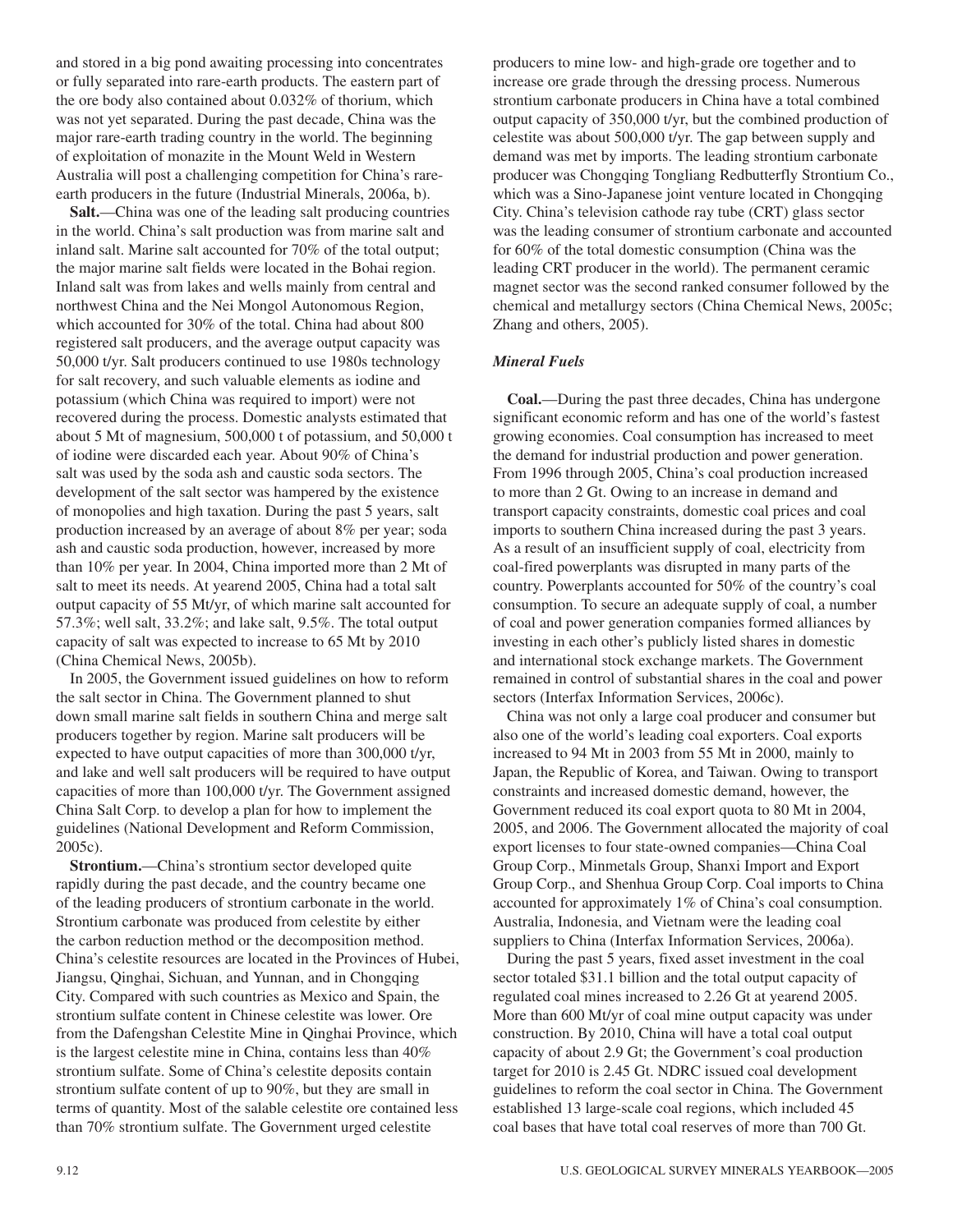The purpose of establishing of these regions was to match coal resources with the development of the chemical, metallurgical, and power sectors. The Provinces of Shaanxi and Shanxi and the Nei Mongol Autonomous Region accounted for 64% of China's coal resources. New shafts at coalmines in these Provinces are required to have an output capacity of more than 300,000 t/yr. The minimum output per shaft at coal mines in the country's north, northeast, and northwest regions and in Henan Province is 150,000 t/yr; in other parts of China, it is 90,000 t/yr. The increased output capacity of each shaft in coal mines was intended to encourage the construction of larger and more-efficient coal mines. The Government planned to establish between five and seven coal enterprises, which would have output capacities of more than 100 Mt/yr each. Large- and medium-sized coal producers would account for 75% of the total output capacity, and mechanical mining would increase to 95%. Coal mines must meet environmental and safety regulations. During the first 3 years of new mine operation, the Government will not approve any expansion plans. Any developing coal mine that does not meet the above guidelines will be shut down. China had more than 28,000 coal producers; many coal mine shafts had output capacities of less than 30,000 t/yr, and about 3,500 coal mines had output capacities of less than 100,000 t/yr. Many mine accidents happened in these small-sized coal mines each year. The Government planned to shut down 8,000 small-sized coal mines during the next 2 years (State Council, 2005; Coal News, 2006; National Development and Reform Commission, 2006b).

**Natural Gas and Petroleum.**—Owing to the sustained expansion of the economy, China's dependence on oil imports increased to 44% of the country's total demand in 2005. The Government had developed plans to secure the oil supply in the future. NDRC estimated that the growth of proven oil reserves and production capacity of large oilfields in China would be limited and that China would produce 180 to 200 Mt/yr during the next 5 years. Oil production in the eastern region gradually decreased to 59% in 2005 from 72.2% in 2000, and the output of oil from the western region and offshore gradually increased to 24.6% and 16.4%, respectively, in 2005 from 16.6% and 11.2%, respectively, in 2000. The Government planned a second west-east pipeline to transport oil and gas from the production center in Xinjiang Uygur Autonomous Region to consumption centers in the coastal areas in the next 5 years (China Chemical Reporter, 2006b; China Economic News, 2006a).

NDRC estimated that oil consumption in China would reach 500 Mt by 2020, of which 300 Mt would be imported. The Government encouraged China's oil and gas enterprises to intensify their efforts in exploration and development of oil resources to control the volume of tradable oil reserves in other countries. More than 80% of oil was used by the chemical sector; this sector accounted for about 20% of industrial output and that percentage was expected to increase in the future. To sustain development of the chemical and chemical fiber sectors, the Government planned to build four oil import projects— China-Kazakhstan, China-Russia, the Strait of Malacca, and Sino-Burma offshore oil transport to increase oil delivery to China (China Economic News, 2006c).

#### **References Cited**

- Alumina and Aluminum Monthly, 2006a, Al scraps import stop growing trend due to cheaper primary aluminum: Alumina and Aluminum Monthly, July, p. 6.
- Alumina and Aluminum Monthly, 2006b, Bauxite imports jump in Jan-Nov 2005: Alumina and Aluminum Monthly, January, p. 12.
- Alumina and Aluminum Monthly, 2006c, Imports and exports of Al products in December 2005: Alumina and Aluminum Monthly, February, p. 19.
- Alumina and Aluminum Monthly, 2006d, Yunnan Aluminum to develop bauxite resource in Wenshan: Alumina and Aluminum Monthly, February, p. 12.
- Asian Development Bank, 2006, Asian development outlook 2006: Manila, the Philippines, Asian Development Bank, 334 p.
- China Chemical News, 2005a, Production capacity surplus and shortage of resources: China Chemical News, November 21, p. A6.
- China Chemical News, 2005b, Raw salt needs urgent development: China Chemical News, August 15, p. A8.
- China Chemical News, 2005c, The structure of strontium carbonate industry: China Chemical News, December 19, p. A9.
- China Chemical Reporter, 2005, Management on chemical fertilizer prices faces reform: China Chemical Reporter, v. 16, no. 25, p. 6.
- China Chemical Reporter, 2006a, Phosphorous chemical base starts construction in Sichuan: China Chemical Reporter, v.17, no. 15, p. 15.
- China Chemical Reporter, 2006b, Review of oil/gas resources in 2005 and prospect in 2006: China Chemical Reporter, v. 17, no. 15, p. 21.
- China Economic News, 2005a, Gold trading opened to individuals: China Economic News, August 29, p. 20.
- China Economic News, 2005b, Main contents of policy for development of iron and steel industry: China Economic News, August 22, p. 22.
- China Economic News, 2006a, China silver market: China Economic News, April 13, p. 22.
- China Economic News, 2006b, Construction of second west-east gas pipeline listed in 2005-2010 plan: China Economic News, April 10, p. 18.
- China Economic News, 2006c, NDRC plans four large crude oil import channels: China Economic News, March 13, p. 18.
- China Metal Bulletin, 2006a, China adjusted magnesium structure: China Metal Bulletin, no. 10, p. 17.
- China Metal Bulletin, 2006b, Nei Mongol lead and zinc development: China Metal Bulletin, no. 10, p. 16.
- China Metal Bulletin, 2006c, 2005 antimony market review and 2006 outlook: China Metal Bulletin, no. 5/6, p. 58.
- China Metal Bulletin, 2006d, 2005 copper market review and 2006 outlook: China Metal Bulletin, no. 5/6, p. 5.
- China Metal Bulletin, 2006e, 2005 gold market and outlook of 2006: China Metal Bulletin, no. 7, p. 14.
- China Metallurgical News, 2005, Hebei government approved to form New Tangang: China Metallurgical News, November 22, p. 1.
- China Metals, 2005a, Anshan Steel merges with Benxi Steel: China Metals, v. 11, no. 232, p. 12.
- China Metals, 2005b, China issues development policy on steel sector: China Metals, v. 11, no. 230, p. 3.
- China Metals, 2005c, Duobaoshan copper mine project: China Metals, v. 11, no. 233, p. 15.
- China Metals, 2005d, New Tonghua Steel hangs out shingle: China Metals, v. 11, no. 239, p. 8.
- China Metals, 2005e, Shougang, Tangang Steel's JV hangs out shingle: China Metals, v. 11, no. 236, p. 8.
- China Metals, 2005f, Wuhan Steel acquires Liuzhou Steel: China Metals, v. 11, no. 240, p. 16.
- China Metals, 2006a, Chalco to issue short-term debts: China Metals, v. 12, no. 245, p. 13.
- China Metals, 2006b, China tightens control on access to manganese industry: China Metals, v. 12, no. 255, p. 1.
- China Metals, 2006c, China to reduce ferroalloy capacity by 25% by 2010: China Metals, v. 12, no. 247, p. 6.
- China Metals, 2006d, Chinese miners find 1-billion-tonne iron ore mine in Kyrgyzstan: China Metals, v. 12, no. 246, p. 8.
- China Metals, 2006e, Steel consolidation in Shandong: China Metals, v. 12, no. 251.
- China Metals, 2006f, Yunnan Copper aims 600 ktpa capacity: China Metals, v. 12, no. 243, p. 15.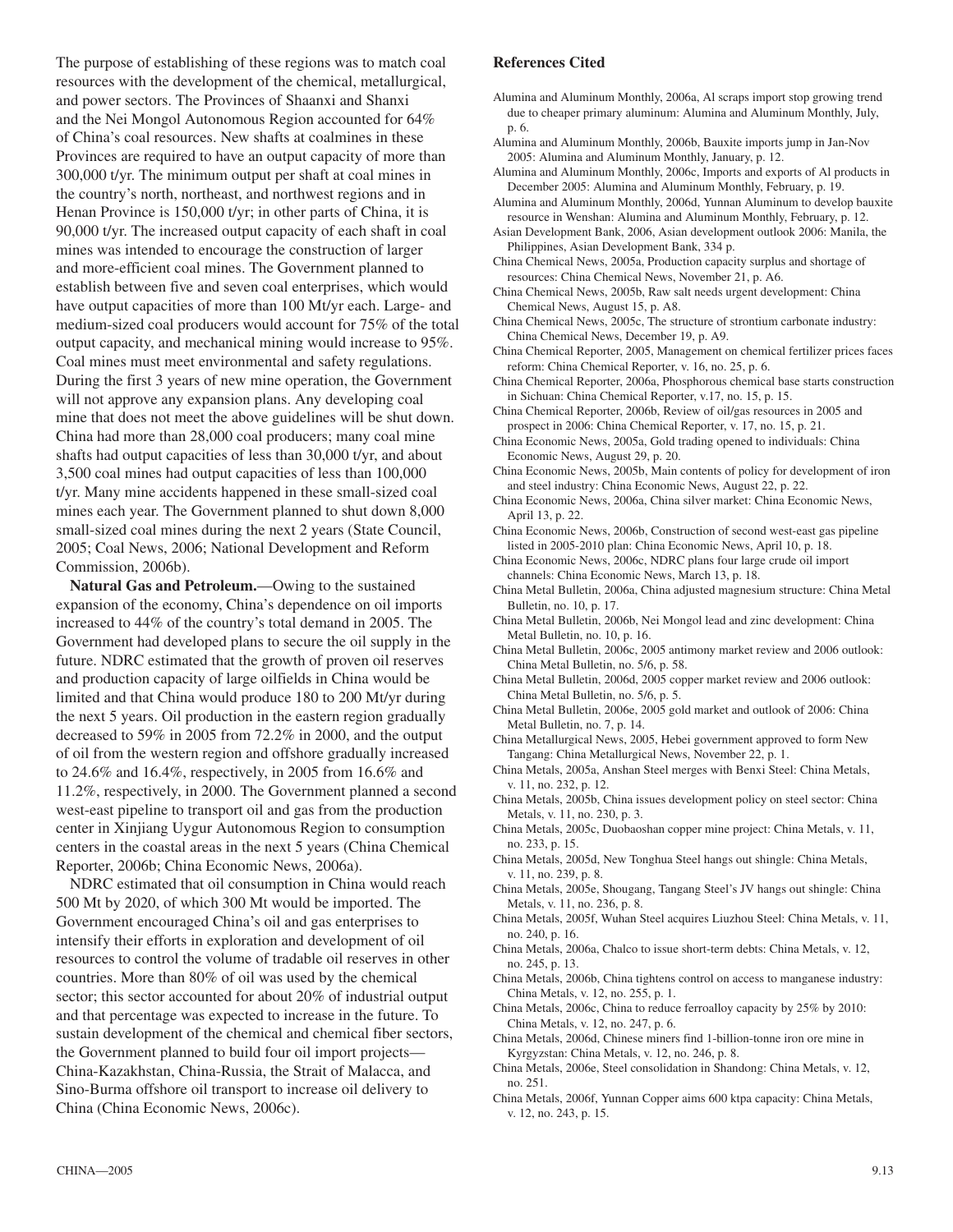China Nonferrous Metals Monthly, 2006b, China curbs the investment in copper smelting: China Nonferrous Metals Monthly, August, p. 1.

China Nonferrous Metals Monthly, 2006c, China limits the mining quantity of tungsten and rare earths: China Nonferrous Metals Monthly, June, p. 1.

China Nonferrous Metals Monthly, 2006d, Higher export tax rates for copper related products: China Nonferrous Metals Monthly, May, p. 1.

China Nonferrous Metals News, 2005a, Chalco and Guanlu signed join-venture agreement: China Nonferrous Metals News, December 10, p. 1.

China Nonferrous Metals News, 2005b, The eleventh 5-year development plan: China Nonferrous Metals News, October 20, p. 1.

China Nonferrous Metals News, 2005c, The government's aluminum development policy: China Nonferrous Metals News, October 25, p. 1.

China Nonferrous Metals News, 2006, Economic development stability: China Nonferrous Metals News, March 4, p. 1.

Citigroup Global Market Inc., 2006, Asia economic outlook and strategy: Hong Kong, China, Citigroup Global Market Inc., April 26, p. 7.

Coal News, 2006, Announcement of 45 coal bases: Coal News, February 10, p. 1.

Copper and Nickel Monthly, 2006, Shandong Yanggu Xiangguang's Cu project approved by NDRC: Copper and Nickel Monthly, March, p. 1.

General Administration of Customs of the People's Republic of China, 2005, China monthly exports and imports: Beijing, China, General Administration of Customs of the People's Republic of China, no. 12, 67 p.

Goodman, Peter, 2006a, China discloses \$1.1 billion bank fraud: The Washington Post, June 28, p. D1.

Goodman, Peter, 2006b, Financing controls ordered in China: The Washington Post, June 16, p. D1.

Industrial Minerals, 2006a, Cracking the RE market: Industrial Minerals, no. 463, April, p. 78.

Industrial Minerals, 2006b, Rare earths breathe dragon's fire: Industrial Minerals, no. 463, April, p. 82.

Interfax Information Services, 2005, Local government approves merger of three steel makers in Hebei: Interfax Information Services, v. 4 , issue 45, p. 13.

Interfax Information Services, 2006a, China energy report weekly—China's coke export quota in 2006 remains unchanged: Interfax Information Services, v. 5, issue 1, p. 8.

Interfax Information Services, 2006b, China energy report weekly—China to complete draft of energy law with two years: Interfax Information Services, v. 5, issue 22, p. 8.

Interfax Information Services, 2006c, China energy report weekly—Huaneng cooperates with Shanxi Coking Coal in coal mine exploration: Interfax Information Services, v. 5, issue 4, p. 15.

Interfax Information Services, 2006d, China metals report weekly—Baosteel, Shaoguan sign agreement to build Zhanjiang steel project: Interfax Information Services, v. 5, issue 19, p. 3.

Interfax Information Services, 2006e, China metals report weekly—China Gold acquires two Jinshan gold mine deposits: Interfax Information Services, v. 5, issue 5, p. 28.

Interfax Information Services, 2006f, China metals report weekly—China working with multinational group on revising mining laws: Interfax Information Services, v. 5, issue 22, p. 5.

Interfax Information Services, 2006g, China metals report weekly—Zijin Mining launches 100,000-ton zinc project in northwestern China: Interfax Information Services, v. 5, issue 21, p. 12.

Lead, Zinc, and Tin Monthly, 2005, Bairendaba polymetallic mine commissioned: Lead, Zinc, and Tin Monthly, October, p. 4.

Lead, Zinc, and Tin Monthly, 2006a, China imports and exports of tin products in December 2005: Lead, Zinc, and Tin Monthly, February, p. 11.

Lead, Zinc, and Tin Monthly, 2006b, Chinese imports and exports of lead products in December 2005: Lead, Zinc, and Tin Monthly, February, p. 10.

Lead, Zinc, and Tin Monthly, 2006c, Chinese imports and exports of zinc products in December 2005: Lead, Zinc, and Tin Monthly, February, p. 9.

Li, Zhi-min, 2005, Brief analysis about consistent development between China stainless steel Industry and ferroalloy industry: China Metallurgy, v. 15, no. 7, p. 13.

Mining Journal, 2006, Asia drives steel boom: Mining Journal [London], May 5, p. 18.

Ministry of Commerce, 2005a, Ministry of Commerce circular No. 67: Beijing, China, Ministry of Commerce, September 29, 2 p.

Ministry of Commerce, 2005b, Ministry of Commerce circular No. 77: Beijing, China, Ministry of Commerce, October 26, 2 p.

Ministry of Commerce, 2005c, Ministry of Commerce circular No. 79: Beijing, China, Ministry of Commerce, November 6, 8 p.

Ministry of Commerce, 2005d, Ministry of Commerce circular No. 113: Beijing, China, Ministry of Commerce, December 30, 1 p.

Ministry of Commerce, 2005e, Ministry of Commerce circular No. 119: Beijing, China, Ministry of Commerce, December 30, 2 p.

Ministry of Commerce, 2005f, Ministry of Commerce circular No. 125: Beijing, China, Ministry of Commerce, December 31, 2 p.

Ministry of Finance, 2005, Tax finance No. 75: Beijing, China, Ministry of Finance, 3 p.

National Development and Reform Commission, 2005a, Circular 35—Iron and steel development policy: National Development and Reform Commission, July 8, 8 p.

National Development and Reform Commission, 2005b, Circular 40—Catalogue for the guideline of industry structure adjustment: National Development and Reform Commission, December 2, 61 p.

National Development and Reform Commission, 2005c, Circular 605— Guidelines for the structural reform of salt sector: Beijing, China, National Development and Reform Commission, November 18, 10 p.

National Development and Reform Commission, 2006a, Circular 589— Structural development of aluminum sector notice: Beijing, China, National Development and Reform Commission, April 11, 4 p.

National Development and Reform Commission, 2006b, Circular 593— Structural development of coal industry guidelines: Beijing, China, National Development and Reform Commission, April 10, 8 p.

National Development and Reform Commission, 2006c, Circular 609— Structural development of cement industry guidelines: Beijing, China, National Development and Reform Commission, April 13, 7 p.

National Development and Reform Commission, 2006d, Circular 1084— Structural development of iron and steel sector notice: Beijing, China, National Development and Reform Commission, June 14, 8 p.

Precious and Minor Metals Monthly, 2006, Imports and exports of cobalt products of China in December 2005: Precious and Minor Metals Monthly, February, p. 11.

Sino Gold Mining Ltd., 2006, Sino Gold increases Jinfeng reserve by 38% to 2.9 million ounces: Sydney, Australia, Sino Gold Mining Ltd. press release, April 26, 4 p.

State Council, 2005, Circular 40—Guidelines for restructuring the industry: Beijing, China, State Council, December 2, 7 p.

State Statistics Bureau, 2006, Statistical communiqué of the People's Republic of China on national economic and social development in 2005: Beijing, China, State Statistics Bureau press release, February 28, 12 p.

Tse, Pui-Kwan, 2006, Iron ore demand in the Asia and Pacific, *in* Asia Mining Congress 2006 Proceedings: Singapore, March 27, 2006, Terrapinn Pte Ltd., 6 p..

Washington Post, The, 2006, China to build up mineral reserves, Ministry says: The Washington Post, May 10, p. D10.

Yang, Zhi-zhong, 2005, The current situation and development trend of ferroalloy of Mn-series in China: China's Manganese Industry, v. 23, no. 4, p. 1.

Zhang Qingli, Wang Aiguang, and Wu Weidong, 2005, The current status and development of industry strontium carbonate production in China: Inorganic Chemical Industry, August, p. 1.

Zhonghua Reminn Gongheguo Guowuyuan Gongbao, 2006, Outline of the Eleventh Five-year Plan for National Economic and Social Development of the People's Republic of China: Beijing, China, Zhonghua Reminn Gongheguo Guowuyuan Gongbao, no. 12, p. 16-48.

#### **Major Sources of Information**

China Coal Industry Association

21 Hepingli Bei Lu

Beijing 100713, China

China Geological Survey

37 Guanyingyuan Xiqu Xichang District Beijing 100035, China

China Iron and Steel Association

46 Dongsi Xi Dajie Dongcheng District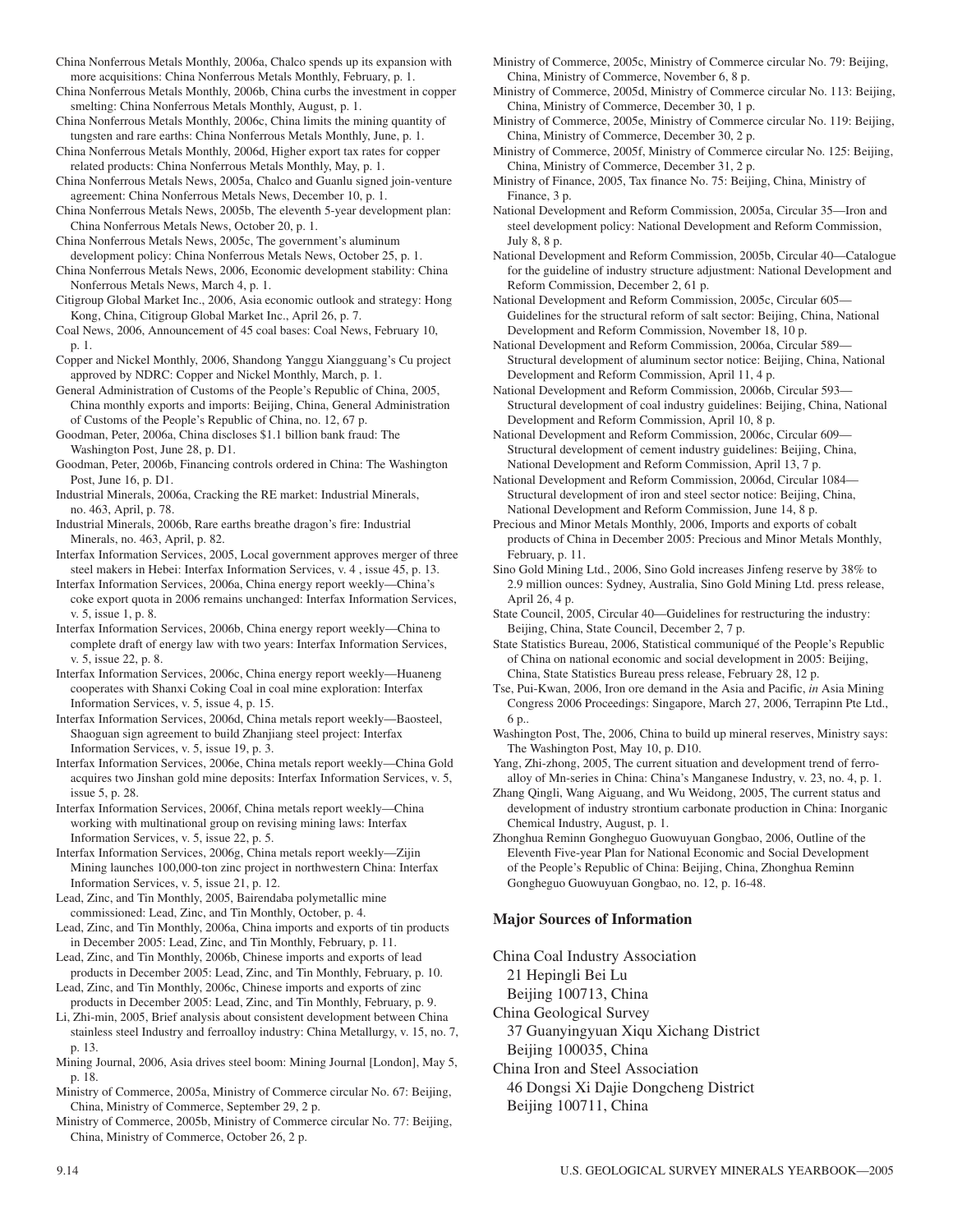China National Offshore Oil Corp. Jingwin Building 2a Dongshanhuan Beilu Beijing 100027, China China Nonferrous Metals Industry Association 12B Fuxing Lu Xicheng Beijing 100814, China China Non-metallic Minerals Industry Corp. 11, Sanlihelu Haidian District Beijing 100831, China China Petrochemical Corp. A6, Huixin Dongjie Chaoyang District Beijing 100029, China Ministry of Commerce 2 Dongchang'anjie Dongcheng District Beijing 100731, China Ministry of Land and Resources 64 Funei Dajie Beijing 100812, China Ministry of Science and Technology 15 Fuxinglu Haidian District Beijing 100862, China National Statistical Bureau 75 Yuetannanjie Sanlihe Beijing 100826, China People's Bank of China 32 Chengfangjie Xicheng District Beijing 100800, China State Development and Reform Commission 38 Yuetannanjie Xicheng District Beijing 100824, China State Environmental Protection Administration 115 Xinei Nanxiaojie Xicheng District Beijing 100035, China

#### **Major Publications**

Almanac of China's Economy, annual. China Chemical Industry Yearbook, annual, Beijing, China. China Coal Industry Yearbook, annual, Beijing, China. China Coal News, Beijing, China. China Daily, 15 Huixin Dongjie, Chaoyang District, Beijing, China. China Gold News, Beijing, China. China Metallurgical News, Beijing, China. China Metals, China Features and Information Service, 57, Xuanwumen Xidajie, P.O. Box 522, Beijing 100803, China. China National Chemical Information Center, 53, Xiaoguanjie, Andingmenwai, Beijing 100029, China. China Nonferrous Metals News, Beijing, China. China's Customs Statistics, Economic Information and Agency, Hong Kong, 342 Hennessy Road 10/F, Wanchai, Hong Kong. Economic Daily, Baizhifang, Xuanwuqu, Beijing, China. Far Eastern Economic Review, 181 Gloucester Road, Hong Kong. Oil News, Beijing, China. Statistical Yearbook of China, State Statistical Bureau, Beijing, China. The Yearbook of Iron and Steel Industry of China, annual, Beijing, China. The Yearbook of Land and Resources of China, annual, Beijing, China. The Yearbook of Mining of China, annual, Beijing, China. The Yearbook of Nonferrous Metals Industry of China, annual, Beijing, China.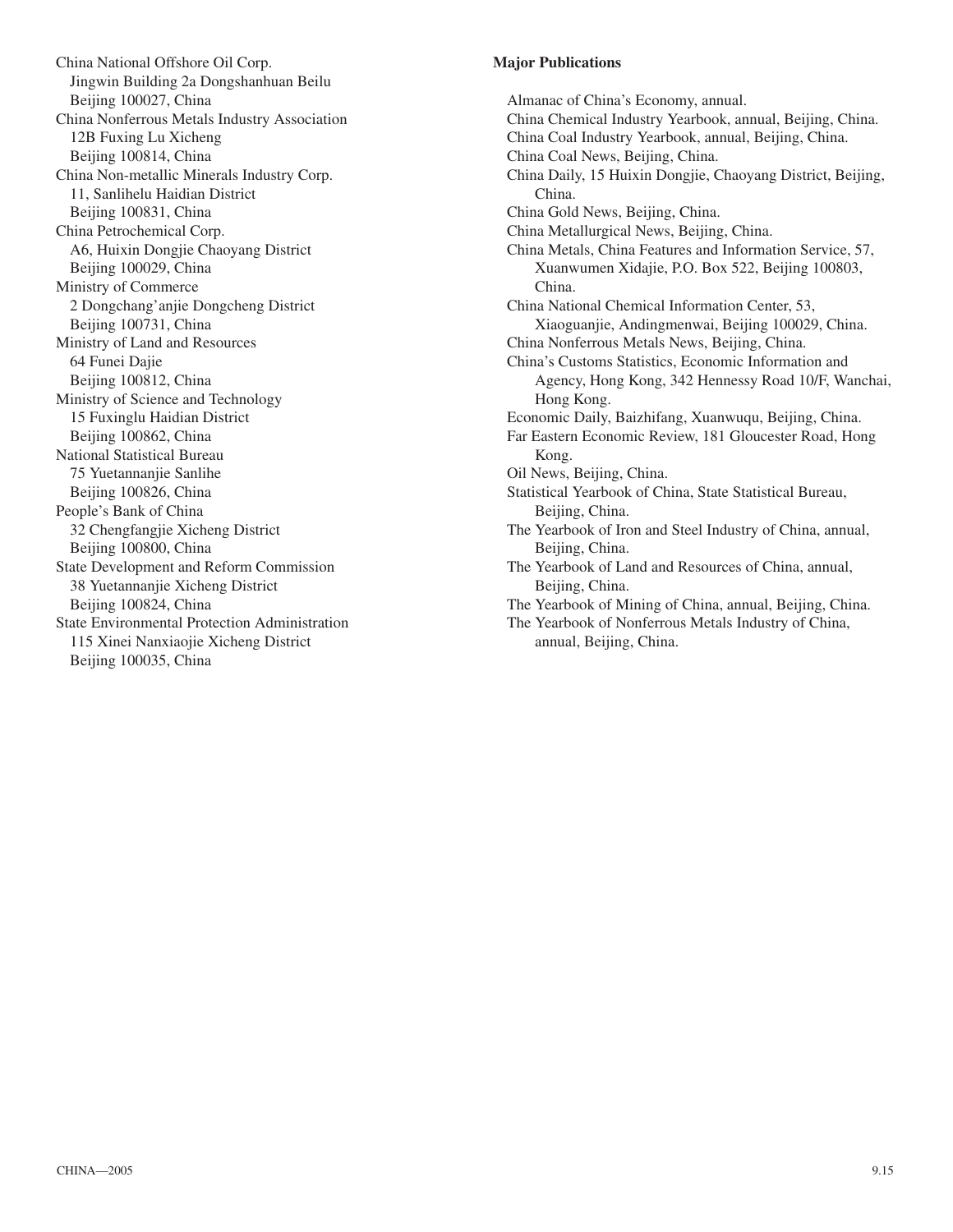#### TABLE 1 CHINA: ESTIMATED PRODUCTION OF MINERAL COMMODITIES  $^{1,\,2}$

#### (Metric tons unless otherwise specified)

| Commodity <sup>3</sup>                |                      | 2001                   | 2002                 | 2003                     | 2004                     | 2005      |
|---------------------------------------|----------------------|------------------------|----------------------|--------------------------|--------------------------|-----------|
| <b>METALS</b>                         |                      |                        |                      |                          |                          |           |
| Aluminum:                             |                      |                        |                      |                          |                          |           |
| Bauxite, gross weight                 | thousand metric tons | 9,800                  | 11,000               | 13,000                   | 15,000                   | 18,000    |
| Alumina                               | do.                  | 4,650                  | 5,450                | 6,110                    | 6,990                    | 8,610     |
| Metal, refined, primary and secondary | do.                  | 3,570                  | 4,510                | 5,970                    | 6,900                    | 7,800     |
| Antimony:                             |                      |                        |                      |                          |                          |           |
| Mine, Sb content                      |                      | 140,000                | 100,000              | 100,000                  | $125,000$ <sup>r</sup>   | 120,000   |
| Metal                                 |                      | 148,000                | 124,000              | 90,000                   | $115,000$ <sup>r</sup>   | 124,000   |
| Bismuth:                              |                      |                        |                      |                          |                          |           |
| Mine output, Bi content               |                      | 2,000                  | 2,000                | $2,500$ <sup>r</sup>     | $3,000$ <sup>r</sup>     | 3,000     |
| Metal                                 |                      | 2,000                  | $3,500$ <sup>r</sup> | $5,000$ r                | $11,700$ <sup>r</sup>    | 8,500     |
| Cadmium, smelter                      |                      | 2,510                  | 2,440                | 2,700                    | 4,530 $^{r}$             | 5,000     |
| Chromite, gross weight                | thousand metric tons | 182                    | 180                  | 200                      | 200                      | 200       |
| Cobalt:                               |                      |                        |                      |                          |                          |           |
| Mine output, Co content               |                      | 150                    | 1,000                | 700                      | $1,260$ <sup>r</sup>     | 1,300     |
| Metal                                 |                      | 680                    | 980                  | 990                      | $5,600$ <sup>r</sup>     | 6,000     |
| Copper:                               |                      |                        |                      |                          |                          |           |
| Mine output, Cu content               |                      | 587,000                | 568,000              | 610,000                  | 742,000                  | 762,000   |
| Metal:                                |                      |                        |                      |                          |                          |           |
| Smelter, primary                      | thousand metric tons | 1,150                  | 1,180                | 1,380                    | $1,500$ <sup>r</sup>     | 1,700     |
| Refined:                              |                      |                        |                      |                          |                          |           |
| Primary                               | do.                  | 1,220                  | 1,300                | 1,420                    | $1,580$ <sup>r</sup>     | 1,850     |
| Secondary                             | do.                  | 300                    | 350                  | 430                      | $620$ <sup>r</sup>       | 750       |
| Total                                 | do.                  | 1,520                  | 1,650                | 1,850                    | 2,200                    | 2,600     |
| Gold, mine output, Au content         |                      | 185                    | 192                  | 205                      | 215                      | 225       |
| Indium                                |                      | 190                    | 160                  | 180                      | 200                      | 300       |
| Iron and steel:                       |                      |                        |                      |                          |                          |           |
| Iron ore, gross weight                | thousand metric tons | 220,000                | 231,000              | 261,000                  | $320,000$ <sup>r</sup>   | 420,000   |
| Pig iron                              |                      | 155,540 4              | 170,850 <sup>4</sup> | 213,670 <sup>4</sup>     | 251,850 4                | 343,750 4 |
|                                       | do.                  | 4,500                  | 4,840                | 6,340                    | 8,670                    | 10,700    |
| Ferroalloys<br>Steel, crude           | do.<br>do.           | 151,630 <sup>4</sup>   | 182,370 <sup>4</sup> | 222,340 <sup>4</sup>     | 272,800 4                | 353,240 4 |
|                                       |                      | $160,680$ <sup>4</sup> | 192,520 <sup>4</sup> | 241,080 <sup>4</sup>     | 297,230 4                | 377,7104  |
| Steel, rolled                         | do.                  |                        |                      |                          |                          |           |
| Lead:                                 |                      | 676,000                | 641,000              | 955,000                  | 998,000 $^{\rm r}$       | 1,000,000 |
| Mine output, Pb content               |                      |                        |                      |                          |                          |           |
| Metal:                                |                      | 840,000                | 916,000              | $1,280,000$ <sup>r</sup> | $1,460,000$ <sup>r</sup> | 1,700,000 |
| Smelter, primary<br>Refined           |                      |                        |                      |                          |                          |           |
|                                       |                      |                        | 1,100,000            | 1,290,000                | $1,510,000$ <sup>r</sup> | 1,870,000 |
| Primary                               |                      | 984,000                | 230,000              | 290,000                  | 430,000 $^{\circ}$       | 520,000   |
| Secondary                             |                      | 211,000                | 1,330,000            | 1,580,000                | $1,940,000$ <sup>r</sup> | 2,390,000 |
| Total                                 |                      | 1,200,000              | 230,000              | 342,000                  | 442,000 <sup>r</sup>     | 470,000   |
| Magnesium metal and alloy             |                      | 200,000                |                      |                          |                          |           |
| Manganese:                            |                      |                        | 900                  | 920                      | $1,100$ <sup>r</sup>     | 1,200     |
| Ore, Mn content                       | thousand metric tons | 860<br>150,000         | 190,000              | 320,000                  | 492,000 $^{\rm r}$       | 566,000   |
| Metal                                 |                      |                        | 495                  | 610                      | $1,140$ <sup>r</sup>     | 1,100     |
| Mercury, mine output, Hg content      |                      | 190                    |                      |                          |                          |           |
| Molybdenum, mine output, Mo content   |                      | 28,200                 | 29,300               | 31,000                   | $38,500$ <sup>r</sup>    | 40,000    |
| Nickel:                               |                      |                        |                      |                          |                          |           |
| Mine output, Ni content               |                      | 51,500                 | 53,700               | 61,000                   | $75,600$ <sup>r</sup>    | 77,000    |
| Matte                                 |                      | 59,000                 | 59,200               | 69,300                   | $74,000$ <sup>r</sup>    | 75,000    |
| Smelter                               |                      | 49,500                 | 52,400               | 64,700                   | $75,800$ <sup>r</sup>    | 95,000    |
| Silicon, metal                        |                      | 500,000                | 580,000              | 680,000                  | 750,000 <sup>r</sup>     | 840,000   |
| Silver, mine output, Ag content       |                      | 1,910                  | 2,200                | 2,400                    | 2,450                    | 2,500     |
| Tin:                                  |                      |                        |                      |                          |                          |           |
| Mine output, Sn content               |                      | 95,000                 | 62,000               | 102,000                  | $118,000$ <sup>r</sup>   | 120,000   |
| Metal                                 |                      | 105,000                | 82,000               | 98,000                   | 115,000                  | 125,000   |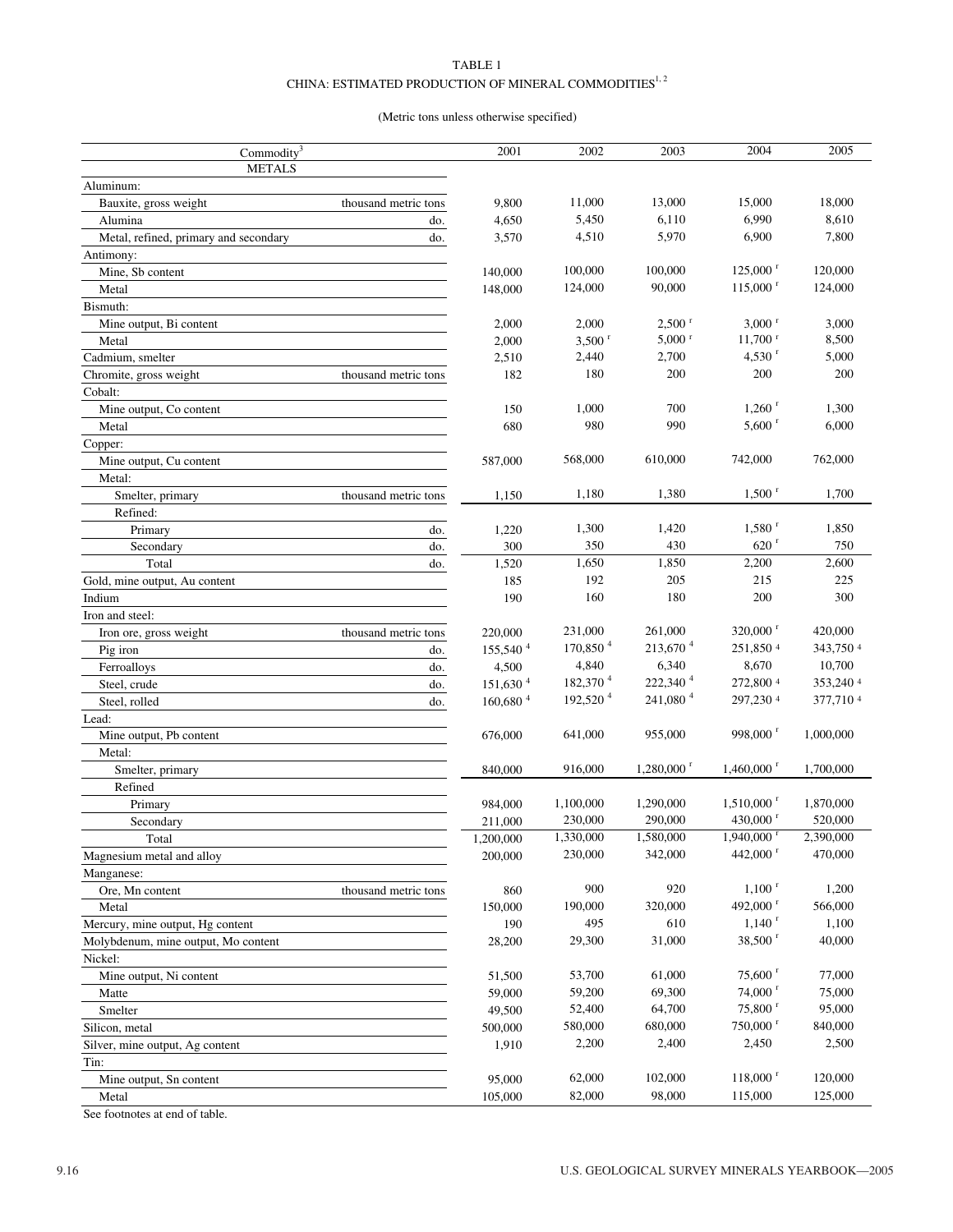#### TABLE 1--Continued CHINA: ESTIMATED PRODUCTION OF MINERAL COMMODITIES $^{1,\,2}$

#### (Metric tons unless otherwise specified)

| Commodity <sup>3</sup>                         |                           | 2001                  | 2002                 | 2003                  | 2004                   | 2005                 |
|------------------------------------------------|---------------------------|-----------------------|----------------------|-----------------------|------------------------|----------------------|
| METALS--Continued                              |                           |                       |                      |                       |                        |                      |
| Titanium:                                      |                           |                       |                      |                       |                        |                      |
| Ilmenite, TiO <sub>2</sub> equivalent          |                           | 150,000               | 375,000              | 400,000               | 420,000                | 450,000              |
| Sponge                                         |                           | 2,470                 | 3,650                | 4,120                 | $4,810$ <sup>r</sup>   | 9,280                |
| Tungsten, mine output, W content               |                           | 42,100                | 55,100               | 55,500                | $60,000$ <sup>r</sup>  | 61,000               |
| Vanadium, in vanadiferrous slag product        |                           | 30,000                | 33,000               | 35,000                | 40,000                 | 42,500               |
| Zinc:                                          |                           |                       |                      |                       |                        |                      |
| Mine output, Zn content                        | thousand metric tons      | 1,700                 | 1,550                | 2,030                 | $2,390$ <sup>r</sup>   | 2,450                |
| Refined, primary and secondary                 | do.                       | 2,040                 | 2,100                | 2,320                 | $2,720$ <sup>r</sup>   | 2,800                |
| <b>INDUSTRIAL MINERALS</b>                     |                           |                       |                      |                       |                        |                      |
| Asbestos                                       |                           | 310,000               | 562,000              | 500,000               | $400,000$ <sup>r</sup> | 350,000              |
| Barite                                         | thousand metric tons      | 3,600                 | 3,100                | 3,600                 | 3,900                  | 4,200                |
| Boron, mine, $B_2O_3$ equivalent               |                           | 150,000               | 145,000              | 130,000               | 135,000                | 140,000              |
| <b>Bromine</b>                                 |                           | 40,000                | 42,000               | 42,000                | 4,300                  | 4,350                |
| Cement, hydraulic                              | thousand metric tons      | 661,040 <sup>4</sup>  | 725,000 <sup>4</sup> | 862,080 <sup>4</sup>  | 970,000 4              | 1,068,850 4          |
| Diatomite                                      |                           | 350,000               | 370,000              | 380,000               | 390,000                | 410,000              |
| Dolomite                                       | thousand metric tons      | 6,700                 | 7,000                | 7,300                 | 7,500                  | 7,800                |
| Fluorspar                                      | do.                       | 2,450                 | 2,450                | 2,650                 | 2,700                  | 2,700                |
| Graphite                                       |                           | 450,000               | 629,000              | 710,000               | 700,000                | 720,000              |
| Gypsum                                         | thousand metric tons      | 6,800                 | 6,850                | 6,850                 | 7,000                  | 7,300                |
| Kaolin                                         | do.                       | 3,500                 | 3,600                | 3,700                 | 3,750                  | 3,800                |
| Lithium minerals, all types                    |                           | 16,000                | 16,000               | 17,000                | 18,000                 | 19,000               |
| Magnesite                                      | thousand metric tons      | 3,580                 | 4,560                | 4,600                 | 4,650                  | 4,700                |
| Nitrogen, N content of ammonia                 | do.                       | 28,200 4              | 30,300 4             | 31,500 4              | 34,770 4               | 37,850 4             |
| Phosphate rock, $P_2O_5$ equivalent            | do.                       | 6,300                 | 6,900                | 7,550                 | 7,650                  | 9,130                |
| Potash, marketable, potassium oxide equivalent | do.                       | 385                   | 450                  | 500                   | 550                    | 600                  |
| Rare earths, rare-earth oxide equivalent       |                           | 81,000                | 88,000               | 92,000                | 98,000                 | 119,000              |
| Salt                                           | thousand metric tons      | $34,105$ <sup>4</sup> | 36,024 <sup>4</sup>  | 34,377 <sup>4</sup>   | 37,100 4               | 46,610 $4$           |
| Sodium compounds:                              |                           |                       |                      |                       |                        |                      |
| Mirabilite                                     | do.                       | 4,200                 | 5,000                | 5,800                 | 6,300                  | 6,300                |
| Soda ash, natural and synthetic                | do.                       | $9,144$ <sup>4</sup>  | 10,330 <sup>4</sup>  | $11,336$ <sup>4</sup> | 13,024 4               | 14,211 4             |
| Strontium carbonate                            |                           | 50,000                | 100,000              | 130,000               | 150,000                | 180,000              |
| Sulfur:                                        |                           |                       |                      |                       |                        |                      |
| Native                                         | do.                       | $420$ <sup>r</sup>    | 540 <sup>r</sup>     | 700 <sup>r</sup>      | 820 <sup>r</sup>       | 900                  |
| Content of pyrite                              | do.                       | 3,090                 | 3,240                | 3,400                 | 3,730                  | 4,010                |
| Byproduct, all sources                         | do.                       | 2,000                 | 2,200                | 2,400                 | 2,600                  | 2,800                |
| Total                                          | do.                       | $5,510^{r}$           | 5,980 $^{\rm r}$     | $6,500$ <sup>r</sup>  | $7,150$ <sup>r</sup>   | 7,710                |
| Talc and related materials                     | do.                       | 3,500                 | 2,500                | 3,000                 | 3,000                  | 3,050                |
| MINERAL FUELS AND RELATED MATERIALS            |                           |                       |                      |                       |                        |                      |
| Coal:                                          |                           |                       |                      |                       |                        |                      |
| Anthracite                                     | do.                       | 190,000               | 250,000              | 218,000               | 220,000                | 245,000              |
|                                                |                           | 965,000               | 1,110,000            | 1,470,000             | 1,690,000              | 1,850,000            |
| Bituminous                                     | do.                       |                       | 53,000               | 52,000                | 50,000                 | 55,000               |
| Lignite                                        | do.                       | 47,800<br>1,200,000   | 1,410,000            | 1,740,000             | 1,960,000              | 2,150,000            |
| Total                                          | do.                       | 131,310 <sup>4</sup>  | 142,800 <sup>4</sup> | 138,800 <sup>4</sup>  | 177,480 <sup>4</sup>   | 232,820 <sup>4</sup> |
| Coke, all types                                | do.                       |                       |                      |                       |                        |                      |
| Gas, natural:                                  |                           |                       |                      |                       |                        |                      |
| Gross                                          | billion cubic meters      | 30                    | 33                   | 35                    | 41                     | 50                   |
| Marketed                                       | do.                       | 24                    | 26                   | 28                    | 34                     | 42                   |
| Petroleum:                                     |                           |                       |                      |                       |                        |                      |
| Crude, including crude from oil shale          | million 42-gallon barrels | 1,210                 | 1,240                | 1,260                 | 1,300                  | 1,350                |
| Refinery products                              | do.                       | 1,460                 | 1,530                | 1,600                 | 1,650                  | 1,700                |

r Revised.

<sup>1</sup>Estimated data are rounded to no more than three significant digits; may not add to totals shown.

 $2$ Table includes data available through September 30, 2006.

3 China also produces diamond, gallium, germanium, platinum-group metals, stone, and uranium, but available information is inadequate to make estimates of output.

<sup>4</sup>Reported by China's State Statistical Bureau.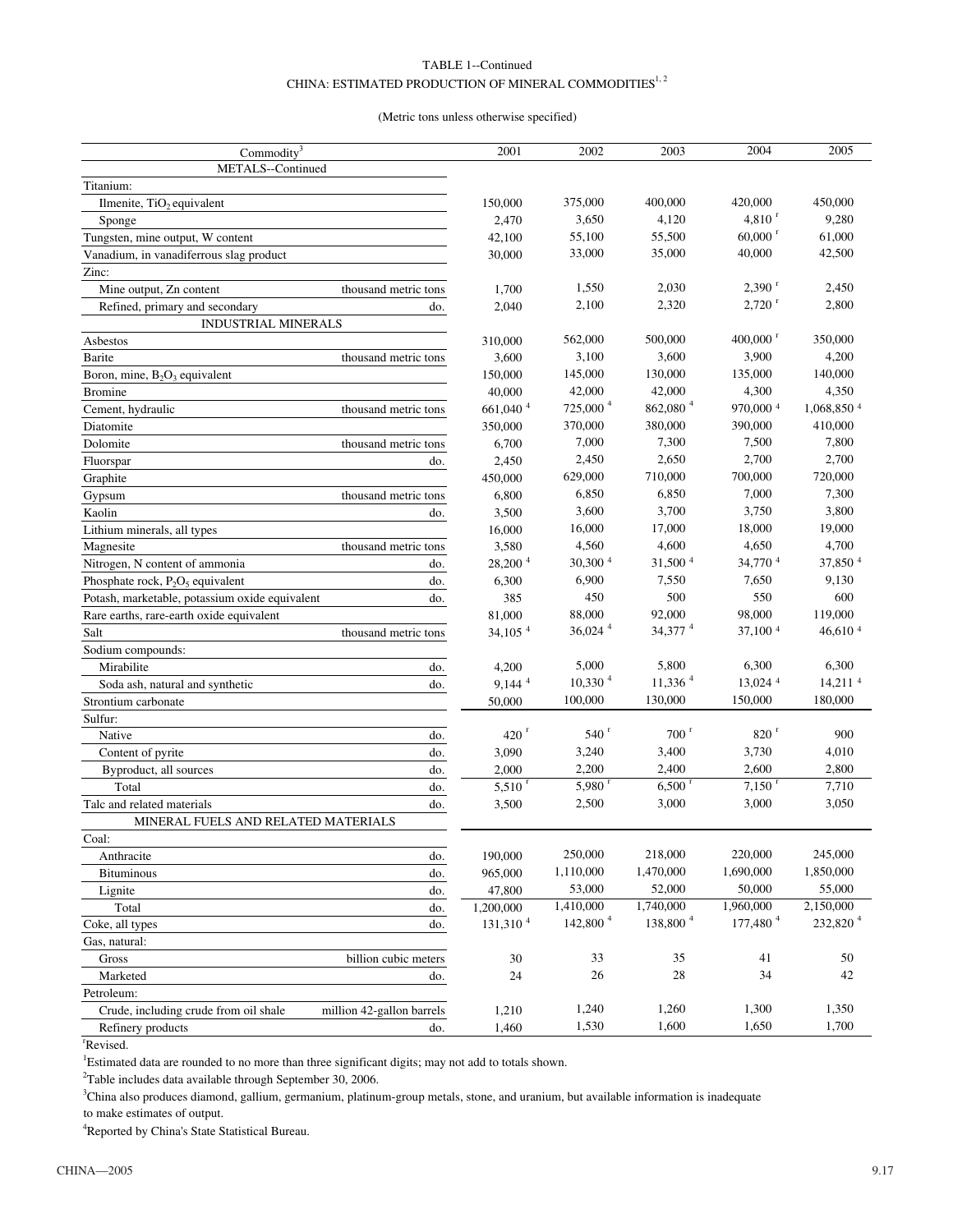#### TABLE 2 CHINA: STRUCTURE OF THE MINERAL INDUSTRY IN 2005

#### (Thousand metric tons unless otherwise specified)

| Commodity |             | Major operating companies <sup>1</sup>                   | Location of main facilities   | Annual                |
|-----------|-------------|----------------------------------------------------------|-------------------------------|-----------------------|
| Aluminum: |             |                                                          |                               | capacity <sup>e</sup> |
| Alumina   |             | Pingguo Aluminum Co. (Aluminum Corporation of China)     | Guangxi, Pingguo              | 1,200                 |
| Do.       |             | Guizhou Aluminum Plant (Aluminum Corporation of China)   | Guizhou, Guiyang              | 1,200                 |
| Do.       |             | Coalmine Aluminum (Sanmenxia) Co. Ltd.                   | Henan, Sanmenxia              | 400                   |
| Do.       |             | East Hope (Sanmenxia) Aluminum Co. Ltd.                  | do.                           | 400                   |
| Do.       |             | Zhengzhou Aluminum Plant (Aluminum Corporation of China) | Henan, Zhengzhou              | 2,300                 |
| Do.       |             | Zhongzhou Aluminum Plant (Aluminum Corporation of China) | Hunan, Zhongzhou              | 1,500                 |
| Do.       |             | Bingzhou Weiqiao Aluminum Co.                            | Shandong, Zouping             | 1,000                 |
| Do.       |             | Shandong Huayu Alumina Co. Ltd. (Shandong Chiping        | Shandong, Chiping             | 800                   |
|           |             | Xinfa Aluminum and Electricity Group)                    |                               |                       |
| Do.       |             | Shandong Aluminum Plant (Aluminum Corporation of China)  | Shandong, Zibo                | 1,500                 |
| Do.       |             | Shanxi Aluminum Plant (Aluminum Corporation of China)    | Shanxi, Hejin                 | 2,200                 |
| Do.       |             | Shanxi Luneng Jinbei Aluminum Co. Ltd.                   | Shanxi, Yuanping              | 1,000                 |
| Metal     |             | Baiyin Aluminum Plant                                    | Gansu, Baiyin                 | 150                   |
| Do.       |             | East Hope Aluminum Plant                                 | Gansu, Baotou                 | 250                   |
| Do.       |             | Lanzhou Aluminum Plant                                   | Gansu, Lanzhou                | 210                   |
| Do.       |             | Liancheng Aluminum Plant                                 | do.                           | 235                   |
| Do.       |             | Pingguo Aluminum Co. (Aluminum Corporation of China)     | Guangxi, Pingguo              | 380                   |
| Do.       |             | Guizhou Aluminum Plant (Aluminum Corporation of China)   | Guizhou, Guiyang              | 400                   |
| Do.       |             | Henan Zong Industry Co. Ltd.                             | Henan, Gongyi                 | 180                   |
| Do.       |             | Jiaozuo Wanfang Aluminum Co. Ltd.                        | Henan, Jiaozuo                | 300                   |
| Do.       |             | Henan Wanji Aluminum Co. Ltd.                            | Henan, Luoyang                | 180                   |
| Do.       |             | Henan Huanghe Mianchi Aluminum Plant                     | Henan, Mianchi                | 115                   |
| Do.       |             | Sanmenxia Tianyuan Aluminum Co. Ltd.                     | Henan, Sanmenxia              | 110                   |
| Do.       |             | Shangqiu Aluminum Smelter                                | Henan, Shangqiu               | 180                   |
| Do.       |             | Yichuan Yugang Longquan Aluminum Co.                     | Henan, Yichuan                | 400                   |
| Do.       |             | Henan Shenhuo Aluminum-Electricity Co. Ltd.              | Henan, Yongcheng              | 200                   |
| Do.       |             | Hanjiang Danjiangkou Aluminum Co. Ltd.                   | Hubei, Danjiangkou            | 73                    |
| Do.       |             | Zhengzhou Aluminum Plant (Aluminum Corporation of China) | Hunan, Zhengzhou              | 60                    |
| Do.       |             | Fushun Aluminum Plant                                    | Liaoning, Fushun              | 190                   |
| Do.       |             | <b>Baotou Aluminum Plant</b>                             | Nei Mongol, Baotou            | 250                   |
| Do.       |             | Qingtongxia Aluminum Plant                               | Ningxia, Qingtongxia          | 400                   |
| Do.       |             | Qinghai Aluminum Smelter (Aluminum Corporation of China) | Qinghai, Xining               | 360                   |
| Do.       |             | Tongchuan Xingguang Aluminum Co. Ltd.                    | Shaanxi, Tongchuan            | 80                    |
| Do.       |             | Shandong Chiping Xinfa Aluminum and Power Group          | Shandong, Chiping             | 360                   |
| Do.       |             | Taishan Aluminum-Power Co. Ltd.                          | Shandong, Fecheng             | 125                   |
| Do.       |             | Shandong Nanshan Industry Co. Ltd.                       | Shandong, Longkou             | 160                   |
| Do.       |             | Shandong Aluminum Plant (Aluminum Corporation of China)  | Shandong, Zibo                | 120                   |
| Do.       |             | Bingzhou Weigiao Aluminum Co.                            | Shandong, Zouping             | 100                   |
| Do.       |             | Huaze Aluminum and Power Co. Ltd.                        | Shanxi, Hejin                 | 280                   |
| Do.       |             | Taiyuan Oriental Aluminum Co.                            | Shanxi, Taiyuan               | 75                    |
| Do.       |             | Shanxi Guanlu Aluminum Co. Ltd.                          | Shanxi, Yuncheng              | 210                   |
| Do.       |             | Yunnan Aluminum Plant                                    | Yunnan, Kunming               | 400                   |
| Antimony  |             | Huaxi (China Tin) Group Industrial Co.                   | Guangxi, Hechi                | 25                    |
| Do.       |             | Xikuangshan Twinkling Star Co. Ltd.                      | Hunan, Lengshuijiang          | 37                    |
| Asbestos  |             | China National Nonmetallic Industry Corp.                | Nei Mongol, Baotou;           | 130                   |
|           |             |                                                          | Shanxi, Lai Yuan and Lu Liang |                       |
| Barite    |             | do.                                                      | Guizhou, Xiangshou            | NA                    |
| Bismuth   | metric tons | Guangzhou Smelter                                        | Guangdong, Guangzhou          | 300                   |
| Do.       | do.         | Shizhuyuan Nonferrous Metals Co. Ltd.                    | Hunan, Shizhuyuan             | 1,000                 |
| Do.       | do.         | Zhuzhou Smelter (Zhuye Torch Metals Co. Ltd.)            | Hunan, Zhuzhou                | 350                   |
| Do.       | do.         | Yunnan Copper Group Co. Ltd.                             | Nei Mongol, Chifeng           | 300                   |
| Cadmium   |             | Zhuzhou Smelter (Zhuye Torch Metals Co. Ltd.)            | Hunan, Zhuzhou                | -1                    |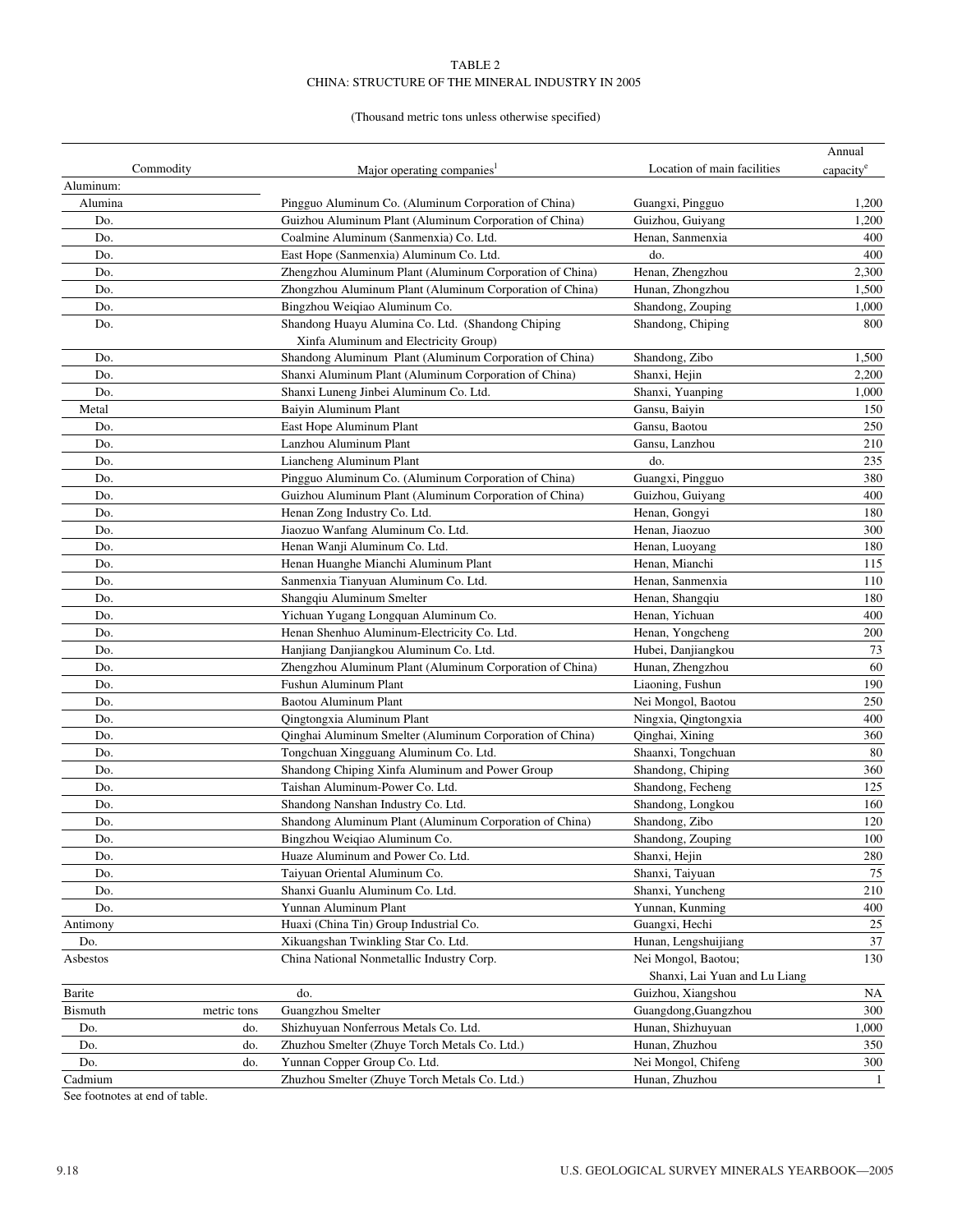#### TABLE 2--Continued CHINA: STRUCTURE OF THE MINERAL INDUSTRY IN 2005

#### (Thousand metric tons unless otherwise specified)

|                 |                      |                                                       |                                 | Annual                |
|-----------------|----------------------|-------------------------------------------------------|---------------------------------|-----------------------|
|                 | Commodity            | Major operating companies <sup>1</sup>                | Location of main facilities     | capacity <sup>e</sup> |
| Coal            |                      | Hebei Provincial Government                           | Hebei                           | 70,000                |
| Do.             |                      | Heilongjiang Provincial Government                    | Heilongjiang                    | 100,000               |
| Do.             |                      | Henan Provincial Government                           | Henan                           | 100,000               |
| Do.             |                      | <b>Liaoning Provincial Government</b>                 | Liaoning                        | 70,000                |
| Do.             |                      | Nei Mongol Provincial Government                      | Nei Mongol                      | 90,000                |
| Do.             |                      | <b>Shandong Provincial Government</b>                 | Shandong                        | 60,000                |
| Do.             |                      | Shanxi Provincial Government                          | Shanxi                          | 400,000               |
| Do.             |                      | <b>Sichuan Provincial Government</b>                  | Sichuan                         | 80,000                |
| Do.             |                      | Shenhua Coal Corp.                                    | Ningxia, Nei Mongol, and Shaanx | 150,000               |
| Cobalt          | metric tons          | Jinchuan Nonferrous Metals Corp.                      | Gansu, Jinchang                 | 1,200                 |
| Copper, refined |                      | Jinchang Smelter (Tongling Nonferrous Metals Co.)     | Anhui, Tongling                 | 170                   |
| Do.             |                      | Jinlong Smelter (Tongling Nonferrous Metals Co.)      | do.                             | 210                   |
| Do.             |                      | Wuhu Smelter (Hengxin Copper Industry Group Co.)      | Anhui, Wuhu                     | 60                    |
| Do.             |                      | Baiyin Nonferrous Metals Co.                          | Gansu, Baiyin                   | 50                    |
| Do.             |                      | Jinchuan Nonferrous Metals Corp.                      | Gansu, Jinchuan                 | 120                   |
| Do.             |                      | Luoyang Copper Processing Factory                     | Henan, Luoyang                  | 50                    |
| Do.             |                      | Daye Nonferrous Metals Co.                            | Hubei, Daye                     | 160                   |
| Do.             |                      | Zhangjiagang United Copper Co. (Tongling              | Jiangsu, Zhangjiagang           | 150                   |
|                 |                      | Nonferrous Metals Co.)                                |                                 |                       |
| Do.             |                      | Guixi Smelter (Jiangxi Copper Co. Ltd.)               | Jiangxi, Guixi                  | 400                   |
| Do.             |                      | Dongfang Copper Co. (Huludao Nonferrous Metals Group) | Liaoning, Huludao               | 100                   |
| Do.             |                      | Dongying Fangyuan Nonferrous Metals Co. Ltd.          | Shandong, Dongying              | 100                   |
| Do.             |                      | Shandong Jinsheng Nonferrous Metals Corp.             | Shandong, Linyi                 | 100                   |
| Do.             |                      | Taiyuan Copper Industry Co.                           | Shanxi, Taiyuan                 | 30                    |
| Do.             |                      | Zhongtiaoshan Nonferrous Metals Co.                   | Shanxi, Yuangu                  | 85                    |
| Do.             |                      | Tianjin Copper Electrolysis Factory                   | Tianjin                         | 25                    |
| Do.             |                      | Yunnan Smelter (Yunnan Copper Group Co. Ltd.)         | Yunnan, Kunming                 | 250                   |
| Gallium         | metric tons          | Shandong Aluminum Plant                               | Shandong, Zibo                  | 10                    |
| Gas, natural    | billion cubic meters | China National Petroleum Corp.                        | Sichuan                         | 10                    |
| Germanium       | metric tons          | Yunnan Chihong Zinc and Germanium Co. Ltd.            | Yunnan, Qujing                  | 10                    |
| Gold, refined   | do.                  | China National Gold Corp.                             | Henan, Lingbao                  | 10                    |
| Do.             | do.                  | Zhongyan Gold Smelter (Zhongjin Gold Co. Ltd.)        | Henan, Sanmenxia                | 30                    |
| Do.             | do.                  | Jiangxi Copper Co. Ltd.                               | Jiangxi, Guixi                  | 12                    |
| Do.             | do.                  | Laizhou Gold Co.                                      | Shandong, Laizhou               | 15                    |
| Do.             | do.                  | Zhaoyuan Gold Co.                                     | Shandong, Zhaoyuan              | 15                    |
| Do.             | do.                  | Great Wall Gold Silver Refinery                       | Sichuan, Chengdu                |                       |
|                 |                      | Jixi Aoyu Graphite Co. Ltd.                           |                                 | 100<br>60             |
| Graphite        |                      |                                                       | Heilongjiang, Jixi and Luo      |                       |
| Do.             |                      | Nei Mongol Xinghe Jingxin Graphite Co. Ltd.           | Nei Mongol, Xinghe              | 10<br>60              |
| Indium          | metric tons          | Laibin Smelter [Liuzhou Huaxi (China Tin) Group Co.]  | Guangxi, Laibin                 |                       |
| Do.             | do.                  | Liuzhou Zinc Products Co.                             | Guangxi, Liuzhou                | 20                    |
| Do.             | do.                  | Zhuzhou Smelter                                       | Hunan, Zhuzhou                  | 60                    |
| Do.             | do.                  | Huludao Nonferrous Metals Group Co.                   | Liaoning, Huludao               | 30                    |
| Iron and steel: |                      |                                                       |                                 |                       |
| Iron ore        |                      | Ma'anshan Iron and Steel Co.                          | Anhui, Maanshan                 | 10,000                |
| Do.             |                      | Shoudu (Capital) Mining Co.                           | Beijing                         | 20,000                |
| Do.             |                      | Meishan Metallurgical Co.                             | Shanghai                        | 2,000                 |
| Do.             |                      | Jiuquan Iron and Steel Co.                            | Gansu, Jiayuguan                | 4,000                 |
| Do.             |                      | Hainan Iron Mine                                      | Hainan, Changjiang              | 4,600                 |
| Do.             |                      | Handan Xingtai Metallurgical Bureau                   | Hebei, Handan                   | 3,800                 |
| Do.             |                      | Tangshan Iron and Steel Co.                           | Hebei, Tangshan                 | 3,000                 |
| Do.             |                      | Wuhan Iron and Steel (Group) Co. (Wugang)             | Hubei, Wuhan                    | 5,100                 |
| Do.             |                      | Banshigou Iron Mine Mining Co.                        | Jilin, Hunjiang                 | 1,400                 |
| Do.             |                      | Anshan Mining Co.                                     | Liaoning, Anshan                | 30,000                |
| Do.             |                      | Benxi Iron and Steel Co.                              | Liaoning, Benxi                 | 13,700                |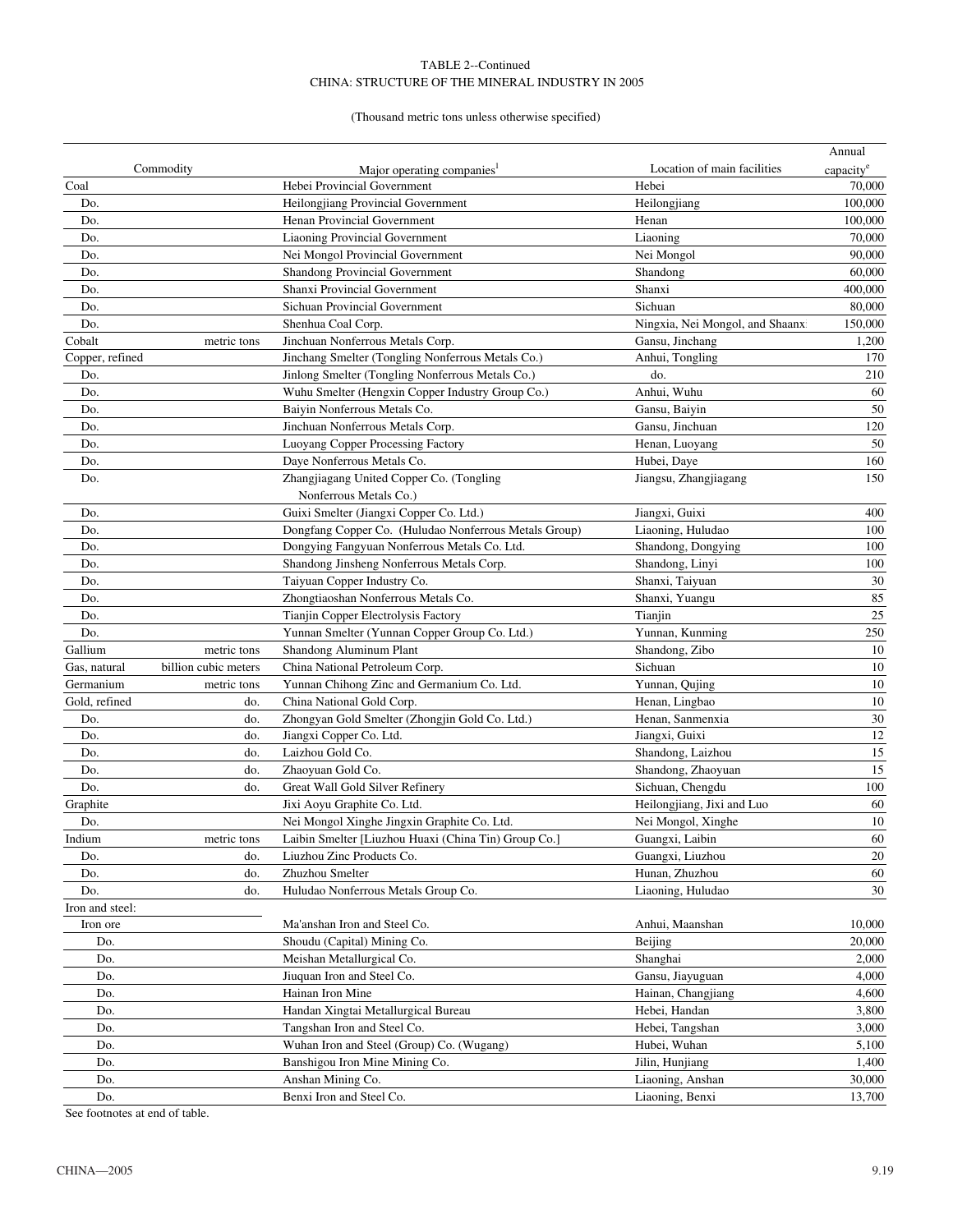#### TABLE 2--Continued CHINA: STRUCTURE OF THE MINERAL INDUSTRY IN 2005

#### (Thousand metric tons unless otherwise specified)

|                            |                                                        |                               | Annual                  |
|----------------------------|--------------------------------------------------------|-------------------------------|-------------------------|
| Commodity                  | Major operating companies <sup>1</sup>                 | Location of main facilities   | capacity <sup>e</sup>   |
| Iron and steel--Continued: |                                                        |                               |                         |
| Iron ore--Continued:       | Baotou Iron and Steel and Rare Earth Co.               | Nei Mongol, Baotou            | 10,000                  |
| Do.                        | Taiyuan Iron and Steel Co.                             | Shanxi, Taiyuan               | 4,000                   |
| Do.                        | Dabaoshan Mining Co.                                   | Guangdong, Qujiang            | 1,670                   |
| Do.                        | Panzhihua Mining Co.                                   | Sichuan, Panzhihua            | 13,000                  |
| Do.                        | Kunming Iron and Steel Co.                             | Yunnan, Kunming               | 1,400                   |
| Ferroalloys                | Shoudu (Capital) Iron and Steel (Group) Co.            | Beijing                       | 35                      |
| Do.                        | Northwest Ferroalloy Co.                               | Gansu, Yongdeng               | 60                      |
| Do.                        | Zunyi Ferroalloy Co.                                   | Guizhou, Zunhi                | 100                     |
| Do.                        | Jilin Ferroalloy Co.                                   | Jilin, Jilin                  | 250                     |
| Do.                        | Jinzhou Ferroalloy Co.                                 | Liaoning, Jinzhou             | 90                      |
| Do.                        | Liaoyang Ferroalloy Co.                                | Liaoning, Liaoyang            | 70                      |
| Do.                        | Shanghai Iron and Steel Co. Ltd.                       | Shanghai                      | 180                     |
| Do.                        | Emei Ferroalloy Co.                                    | Sichuan, Emei                 | 70                      |
| Do.                        | Hengshan Ferroalloy Co.                                | Zhejiang, Jiande              | 70                      |
| Crude steel                | Ma'anshan Iron and Steel Co.                           | Anhui, Maanshan               | 10,000                  |
| Do.                        | Shoudu (Capital) Iron and Steel (Group) Co. (Shougang) | Beijing and Hebei, Caofeidian | 10,000                  |
| Do.                        | Liuzhou Iron and Steel Group                           | Guangxi, Liuzhou              | 6,000                   |
| Do.                        | Handan Iron and Steel General Work (Handan)            | Hebei, Handan                 | 10,000                  |
| Do.                        | Tangshan Iron and Steel Co. (Taigang)                  | Hebei, Tangshan               | 2,300                   |
| Do.                        | Wuhan Iron and Steel (Group) Co. (Wugang)              | Hubei, Wuhan                  | 12,000                  |
| Do.                        | Shagang Group Co. Ltd.                                 | Jiangsu, Zhangjiagang         | 13,000                  |
| Do.                        | Anshan Iron and Steel (Group) Co. (Angang)             | Liaoning, Anshan              | 16,000                  |
| Do.                        | Benxi Iron and Steel Co. (Bengang)                     | Liaoning, Benxi               | 6,000                   |
| Do.                        | Baotou Iron and Steel and Rare Earth Co.               | Nei Mongol, Baotou            | 10,000                  |
| Do.                        | Baoshan Iron and Steel (Group) Corp. (Baosteel)        | Shanghai                      | 19,000                  |
| Do.                        | Shanghai Iron and Steel Co. Ltd.                       | do.                           | 6,000                   |
| Do.                        | Shandong Jinan Iron and Steel Group Co.                | Shandong, Jinan               | 10,000                  |
| Do.                        | Shandong Laiwu Iron and Steel Group Co.                | Shandong, Laiwu               | 10,000                  |
| Do.                        | Taiyuan Iron and Steel Co. (Taigang)                   | Shanxi, Taiyuan               | 5,000                   |
| Do.                        | Panzhihua Iron and Steel (Group) Co. (Pangang)         | Sichuan, Panzhihua            | 6,000                   |
| Lead                       | Baiyin Nonferrous Metals Co. Ltd.                      | Gansu, Baiyin                 | 80                      |
| Do.                        | Shaoguan Smelter (Shenzhen Nonfemet Co.)               | Guangdong, Shaoquan           | 100                     |
| Do.                        | Hechi South Nonferrous Metals Smelting Co. Ltd.        | Guangxi, Hechi                | 60                      |
| Do.                        | Anyang Smelter (Yubei Metal Co.)                       | Henan, Anyang                 | 160                     |
| Do.                        | Jiyuan Wangyang Nonferrous Smelter                     | Henan, Jiaozuo                | 100                     |
| Do.                        | Jiyuan Smelter (Yuguang Gold-Lead Co. Ltd.)            | Henan, Jiyuan                 | 300                     |
| Do.                        | Henan Lingye Co. Ltd.                                  | Henan, Lingbao                | 100                     |
| Do.                        | Hanjiang Smelter                                       | Hubei, Luhekou                | 50                      |
| Do.                        | Shuikoushan Nonferrous Metals Co. Ltd.                 | Hunan, Hengyang               | 100                     |
| Do.                        | Zhuzhou Smelter (Zhuye Torch Metals Co. Ltd.)          | Hunan, Zhuzhou                | 100                     |
| Do.                        | Xuzhou Chunxing Alloy Co. Ltd.                         | Jiangsu, Xuzhou               | 150                     |
| Do.                        | Kunming Smelter                                        | Yunnan, Kunming               | 100                     |
| Lithium, LiCO <sub>3</sub> | Sichuan Shehong Lithium Co. Ltd.                       | Sichuan, Shehong              | $\overline{\mathbf{c}}$ |
| Do.                        | Xinjiang Lithium Co.                                   | Xinjiang, Urumqi              | 5                       |
| Magnesium                  | Fushun Aluminum Plant                                  | Liaoning, Fushun              | $\sqrt{5}$              |
| Do.                        | Ningxia Huayuan Magnesium Group                        | Ningxia, Yinchuan             | $15\,$                  |
| Do.                        | Huayu Interprises (Group) Ltd.                         | Shanxi, Jishan                | 35                      |
| Do.                        | Taiyuan Tongxiang Magnesium Metal Co. Ltd.             | Shanxi, Taiyuan               | $45\,$                  |
| Do.                        | Taiyuan Yiwei Magnesium Co. Ltd.                       | do.                           | 21                      |
| Do.                        | Wenxi Biyun Magnesium Co. Ltd.                         | Shanxi, Wenxi                 | 30                      |
| Do.                        | Wenxi Yinguang Magnesium Group                         | do.                           | 40                      |
| Do.                        | Minhe Magnesium Plant                                  | Qinghai, Minhe                | $\overline{7}$          |
| Manganese, metal           | Chongqing Tycoon Manganese Co. Ltd.                    | Chongqing                     | $23\,$                  |
| Do.                        | Guangxi Dameng Manganese Industry Co. Ltd.             | Guangxi, Nanning              | 70                      |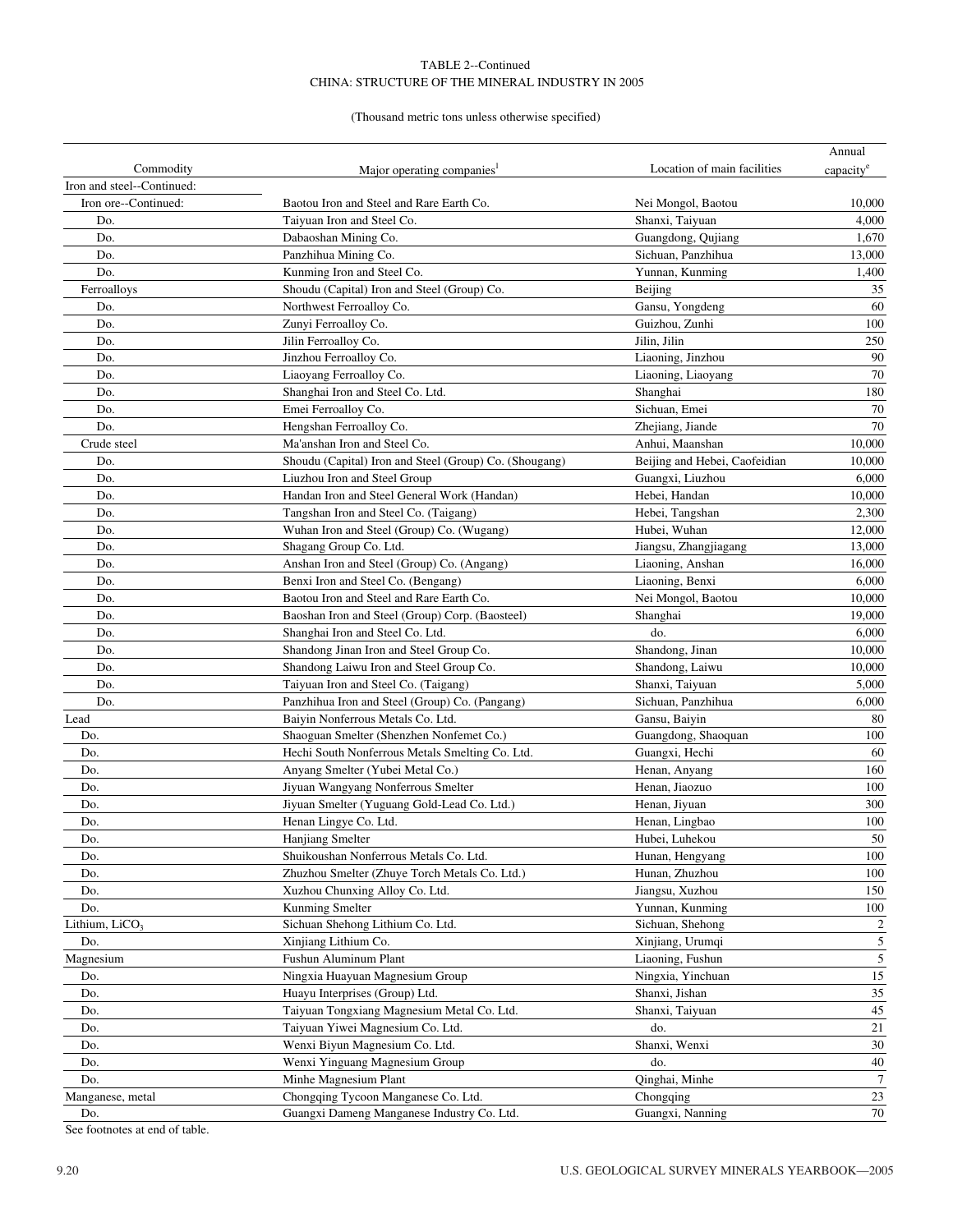#### TABLE 2--Continued CHINA: STRUCTURE OF THE MINERAL INDUSTRY IN 2005

#### (Thousand metric tons unless otherwise specified)

|                         |             |                                                       |                             | Annual                |
|-------------------------|-------------|-------------------------------------------------------|-----------------------------|-----------------------|
| Commodity               |             | Major operating companies <sup>1</sup>                | Location of main facilities | capacity <sup>e</sup> |
| Molybdenum, concentrate |             | Luoyang Luanchuan Molybdenum Industry Group Co., Ltd. | Henan, Luanchuan            | 13                    |
| Do.                     |             | Jinduichang Mining Corp.                              | Shaanxi, Huaxian            | 9                     |
| Nickel, refined         |             | Jinchuan Nonferrous Metals Corp.                      | Gansu, Jinchuan             | 100                   |
| Do.                     |             | Chengdu Electro-Metallurgy Factory                    | Sichuan, Chengdu            | 5                     |
| Petroleum, crude        |             | Shengli Bureau                                        | Hebei, Shengli              | 33,500                |
| Do.                     |             | Daqing Bureau                                         | Heilongjiang, Daqing        | 55,000                |
| Do.                     |             | Liaohe Bureau                                         | Liaoning, Liaohe            | 15,000                |
| Do.                     |             | Bohai Offshore Oil Corp.                              | Bohai                       | 4,000                 |
| Do.                     |             | Nanhai East Corp.                                     | Nanhai                      | 5,000                 |
| Potash                  |             | Qinghai Yanhu Industry Group Co. Ltd.                 | Oinghai                     | 40                    |
| Rare earths             |             | Gansu Rare Earths Co.                                 | Gansu, Baiyin               | 32                    |
| Do.                     |             | Jiangxi Rare Earths Co.                               | Jiangxi, Nanchang           | $\mathbf{1}$          |
| Do.                     |             | Zhujiang Smelter                                      | Guangdong, Guangzhou        | $\sqrt{5}$            |
| Do.                     |             | Baotou Iron and Steel and Rare Earths Corp.           | Nei Mongol, Baotou          | 25                    |
| Do.                     |             | Shanghai Yaolong Nonferrous Metals Co.                | Shanghai                    | $\sqrt{2}$            |
| Salt                    |             | Shandong Haihua Group Co. Ltd.                        | Shandong, Weifang           | 1,400                 |
| Do.                     |             | Zigong Zhangjiaba Salt Chemical Plant                 | Sichuan, Zigong             | 250                   |
| Silver                  | metric tons | Daye Nonferrous Metals Co.                            | Hubei, Daye                 | 100                   |
| Do.                     | do.         | Jiangxi Copper Co. Ltd.                               | Jiangxi, Guixi              | 400                   |
| Do.                     | do.         | Great Wall Gold Silver Refinery                       | Sichuan, Chengdu            | 300                   |
| Do.                     | do.         | Yunnan Smelter (Yunnan Copper Group Co. Ltd.)         | Yunnan, Kunming             | 450                   |
| Strontium, carbonate    |             | Chongqing Chonglong Strontium Co. Ltd.                | Chongqing                   | 20                    |
| Do.                     |             | Chongqing Tongliang Redbutterfly Strontium Co.        | do.                         | 120                   |
| Do.                     |             | Hebei Xinji Chemical Group                            | Hebei, Xinji                | 35                    |
| Do.                     |             | Nanjing Jinyan Strontium Co. Ltd.                     | Jiangsu, Lishui             | 20                    |
| Talc                    |             | China National Nonmetallic Industry Corp.             | Guangxi, Longshen           | 130                   |
| Do.                     |             | do.                                                   | Liaoning, Haicheng          | 50                    |
| Do.                     |             | do.                                                   | Shandong, Qixia             | 5                     |
| Tin, smelter            |             | Laibin Smelter [Huaxi (China Tin) Group Co.]          | Guangxi, Laibin             | 25                    |
| Do.                     |             | Pinggui Mining Bureau                                 | Guangxi, Zhongshan          | $\,8\,$               |
| Do.                     |             | Yunnan Tin Industry Co.                               | Yunnan, Gejiu               | 55                    |
| Titanium, sponge        |             | Zunyi Titanium Plant                                  | Guizhou, Zunyi              | 10                    |
| Do.                     |             | <b>Fushun Aluminum Plant</b>                          | Liaoning, Fushun            | 3                     |
| Tungsten, concentrate   |             | Shizhuyuan Nonferrous Metals Co.                      | Hunan, Chenzhou             | 5                     |
| Do.                     |             | Yaogangxian Tungsten Mine                             | Hunan, Yizhang              | 3                     |
| Do.                     |             | Nanchang Co.                                          | Jiangxi, Nanchang           | 15                    |
| Zinc                    |             | Northwest China Lead-Zinc Smelter (Baiyin             | Gansu, Baiyin               | 150                   |
|                         |             | Nonferrous Metals Co. Ltd.)                           |                             |                       |
| Do.                     |             | Shaoguan Smelter (Shenzhen Nonfemet Co.)              | Guangdong, Shaoquan         | 170                   |
| Do.                     |             | Liuzhou Zinc Products Factory                         | Guangxi, Liuzhou            | 100                   |
| Do.                     |             | Yugang Gold-Lead Co. Ltd.                             | Henan, Jiyuan               | 100                   |
| Do.                     |             | Shuikoushan Nonferrous Metals Co. Ltd.                | Hunan, Hengyan              | 60                    |
| Do.                     |             | Zhuzhou Smelter (Zhuye Torch Metals Co. Ltd.)         | Hunan, Zhuzhou              | 300                   |
| Do.                     |             | Huludao Zinc Smelting Co.                             | Liaoning, Huludao           | 390                   |
| Do.                     |             | Laibin Smelter                                        | Yunnan, Laibin              | 60                    |
| Do.                     |             | Yunnan Jinding Zinc Co. Ltd. (Sichuan Hongda Group)   | Yunnan, Lanping             | 100                   |
| Do.                     |             | Yunnan Chihong Zinc and Germanium Co. Ltd.            | Yunnan, Qujing              | 100                   |

<sup>e</sup> Estimated; estimated data are rounded to no more than three significant digits. NA Not available.

<sup>1</sup>Companies are owned by either a State government or a Provincial government.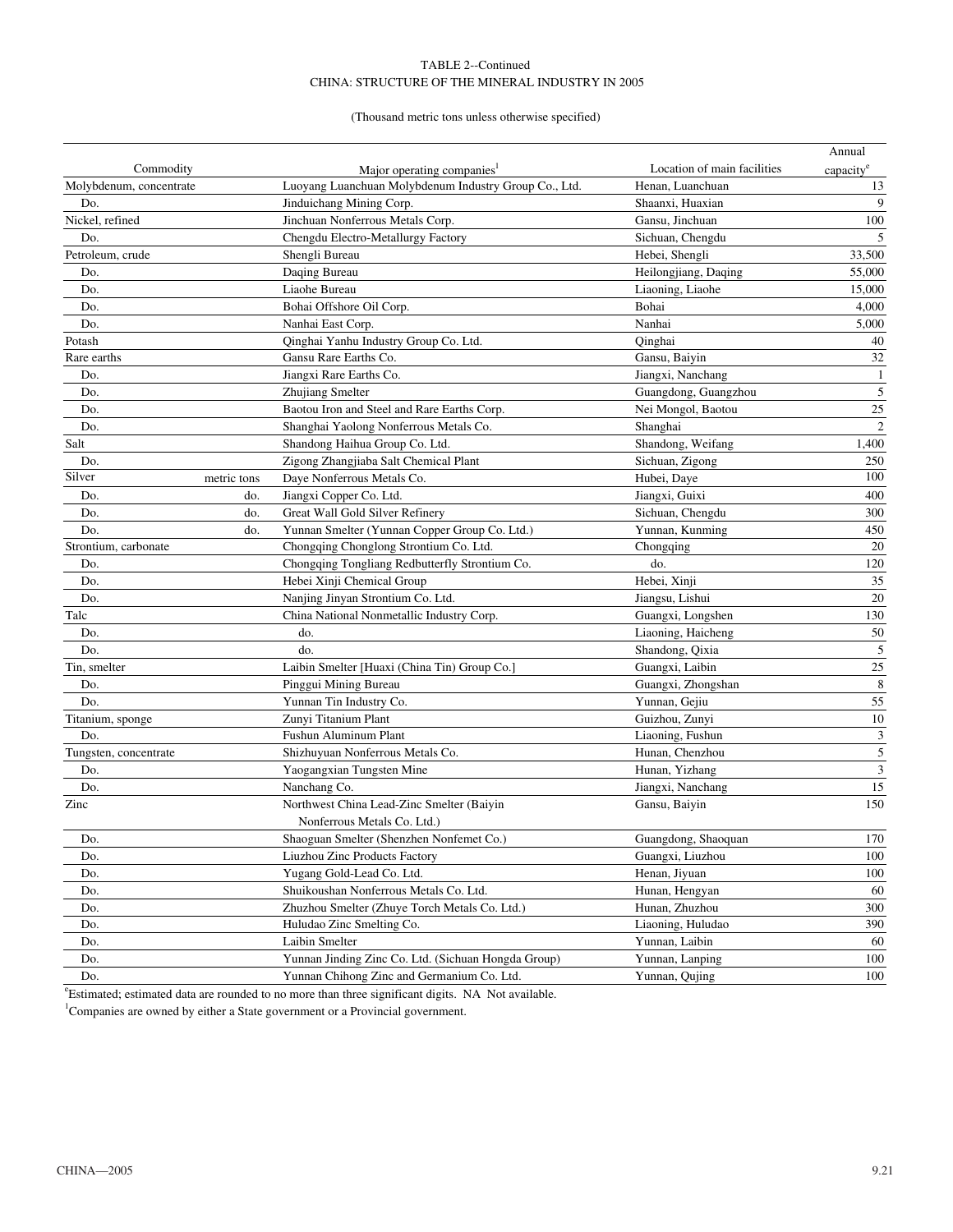#### TABLE 3 CHINA: EXPORTS OF SELECTED MINERAL COMMODITIES IN 2005

|                                                | Quantity      | Value       |
|------------------------------------------------|---------------|-------------|
|                                                | (metric tons) | (thousands) |
| <b>METALS</b>                                  |               |             |
| Aluminum:                                      |               |             |
| Alumina                                        | 20,000        | \$13,861    |
| Metal and alloys:                              |               |             |
| Unwrought                                      | 1,318,599     | 2,379,523   |
| Semimanufactures                               | 711,484       | 1,950,894   |
| Antimony metal, unwrought                      | 29,833        | 82,922      |
| Barium sulfate                                 | 3,080,000     | 106,954     |
| Bismuth, includes powder, unwrought, and waste | 6.840         | 50,194      |
| Copper, metal and alloys:                      |               |             |
| Unwrought                                      | 144,671       | 549,823     |
| Semimanufactures                               | 463,560       | 2,073,660   |
| Iron and steel:                                |               |             |
| Ferrosilicon                                   | 940,000       | 614,018     |
| Pig iron and cast iron                         | 2,230,000     | 666,508     |
| Steel:                                         |               |             |
| Bars and rods                                  | 6,100,000     | 2,769,382   |
| Shapes and sections                            | 900,000       | 446,751     |
| Sheets and plates                              | 8,450,000     | 5,223,095   |
| Tube and pipe                                  | 840,000       | 1,150,353   |
| Magnesium metal, unwrought                     | 181,925       | 295,867     |
| Manganese, unwrought                           | 285,019       | 424,333     |
| Tin, metal and alloys, unwrought               | 27,014        | 198,648     |
| Tungsten, tungstates                           | 8,012         | 135,566     |
| Zinc:                                          |               |             |
| Metal and alloys, unwrought                    | 146,845       | 195,826     |
| Oxide and peroxide                             | 62,205        | 69,202      |
| <b>INDUSTRIAL MINERALS</b>                     |               |             |
| Cement                                         | 22,160,000    | 684,600     |
| Fluorspar                                      | 730,000       | 128,785     |
| Granite                                        | 5,250,094     | 1,276,414   |
| Graphite, natural                              | 493,747       | 85,447      |
| Magnesia, fused                                | 361,094       | 133,182     |
| Talc                                           | 560,000       | 70,513      |
| MINERAL FUELS AND RELATED MATERIALS            |               |             |
| Coal                                           | 71,680,000    | 4,272,138   |
| Coke, semicoke                                 | 12,760,000    | 2,340,584   |
| Petroleum:                                     |               |             |
| Crude oil                                      | 8,070,000     | 2,696,013   |
| Refinery products                              | 14,010,000    | 6,410,828   |

Source: General Administration of Customs of the People's Republic of China, 2005, China monthly exports and imports, no. 12.